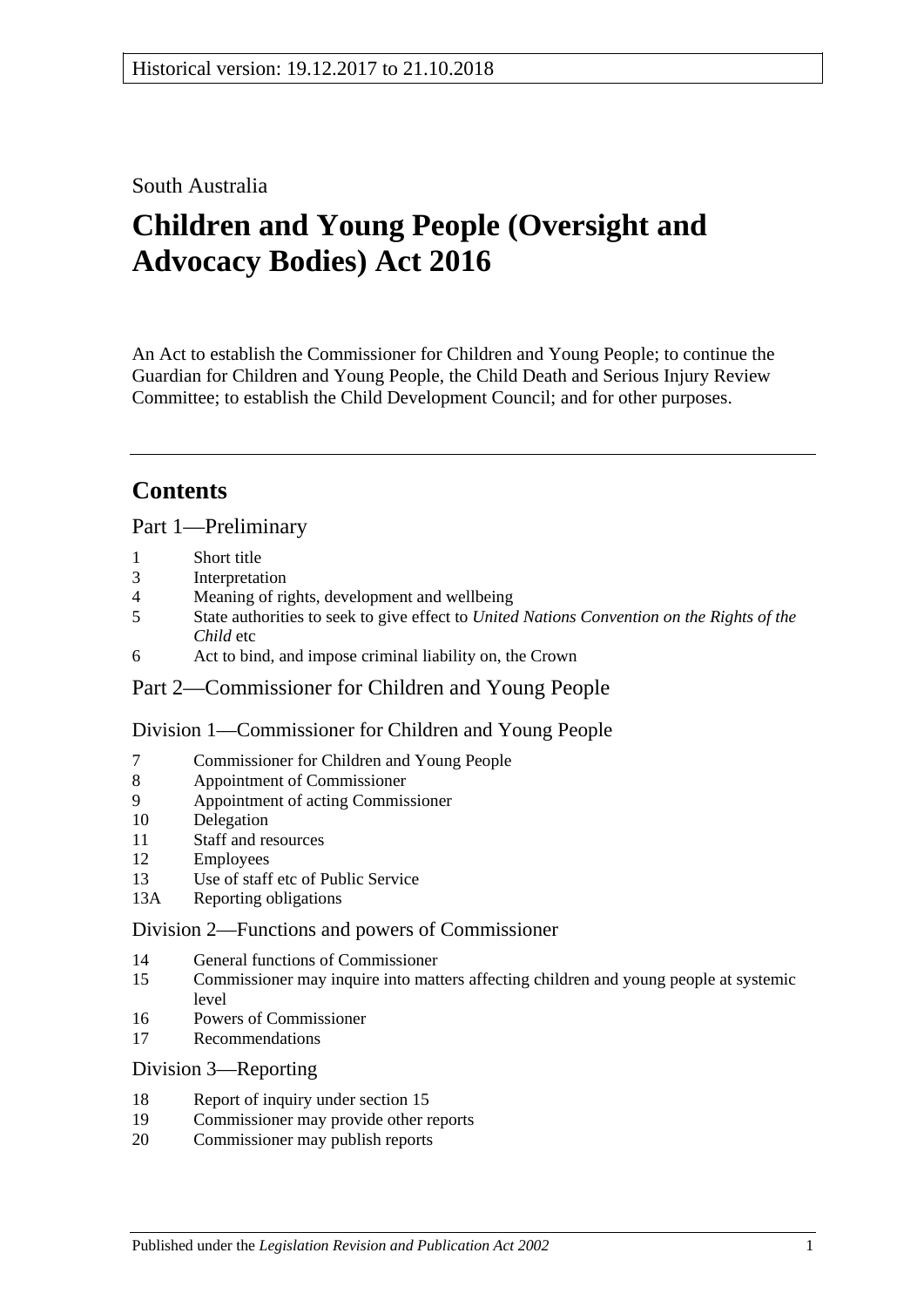## Part [3—Guardian for Children and Young People](#page-10-4)

- [Guardian for Children and Young People](#page-10-5)
- [Terms and conditions of appointment](#page-11-0)
- [Delegation](#page-12-0)
- [Staff and resources](#page-12-1)
- [Use of staff etc of Public Service](#page-12-2)
- [Functions and powers of Guardian](#page-12-3)
- [Participation of children and young people in development of practices etc](#page-13-0)
- [Reporting obligations](#page-13-1)
- [Guardian may provide other reports](#page-13-2)

## Part [4—Child Death and Serious Injury Review Committee](#page-14-0)

- [Continuation of Child Death and Serious Injury Review Committee](#page-14-1)
- [Terms and conditions of members](#page-14-2)
- [Presiding member](#page-15-0)
- [Procedures of the Committee](#page-15-1)
- [Delegation](#page-15-2)
- [Staff and resources](#page-15-3)
- [Use of staff and facilities etc](#page-16-0)
- [Functions of the Committee](#page-16-1)
- [Powers of Committee](#page-17-0)<br>39 Reporting obligations
- [Reporting obligations](#page-17-1)

#### Part [5—Referral of matters](#page-18-0)

- [Guardian or Committee may refer matter to Commissioner](#page-18-1)
- [Commissioner, Guardian and Committee may report, and must refer, certain matters to](#page-18-2)  [appropriate body](#page-18-2)
- [Commissioner and Guardian may make complaints to Ombudsman](#page-18-3)
- [Commissioner and Guardian may make complaints to Health and Community Services](#page-19-0)  [Complaints Commissioner](#page-19-0)
- [Immediate reports to Parliament](#page-19-1)
- [Referral of matters to inquiry agencies etc not affected](#page-20-0)

## Part [6—Child Development Council](#page-20-1)

#### Division [1—Child Development Council](#page-20-2)

- [Establishment of Child Development Council](#page-20-3)
- [Terms and conditions of membership](#page-20-4)
- [Presiding member and deputy presiding member](#page-21-0)
- [Delegation](#page-21-1)
- [Committees](#page-22-0)
- [Council's procedures](#page-22-1)<br>52 Commissioner or rep
- [Commissioner or representative may attend meetings of Council](#page-23-0)
- [Staff and resources](#page-23-1)
- [Use of staff etc of Public Service](#page-23-2)
- [Functions and powers of Council](#page-23-3)
- [Reporting obligations](#page-24-0)

## Division [2—Outcomes Framework for Children and Young People](#page-24-1)

- [Outcomes Framework for Children and Young People](#page-24-2)
- [Statutory duty of State authorities in respect of Outcomes Framework](#page-25-0)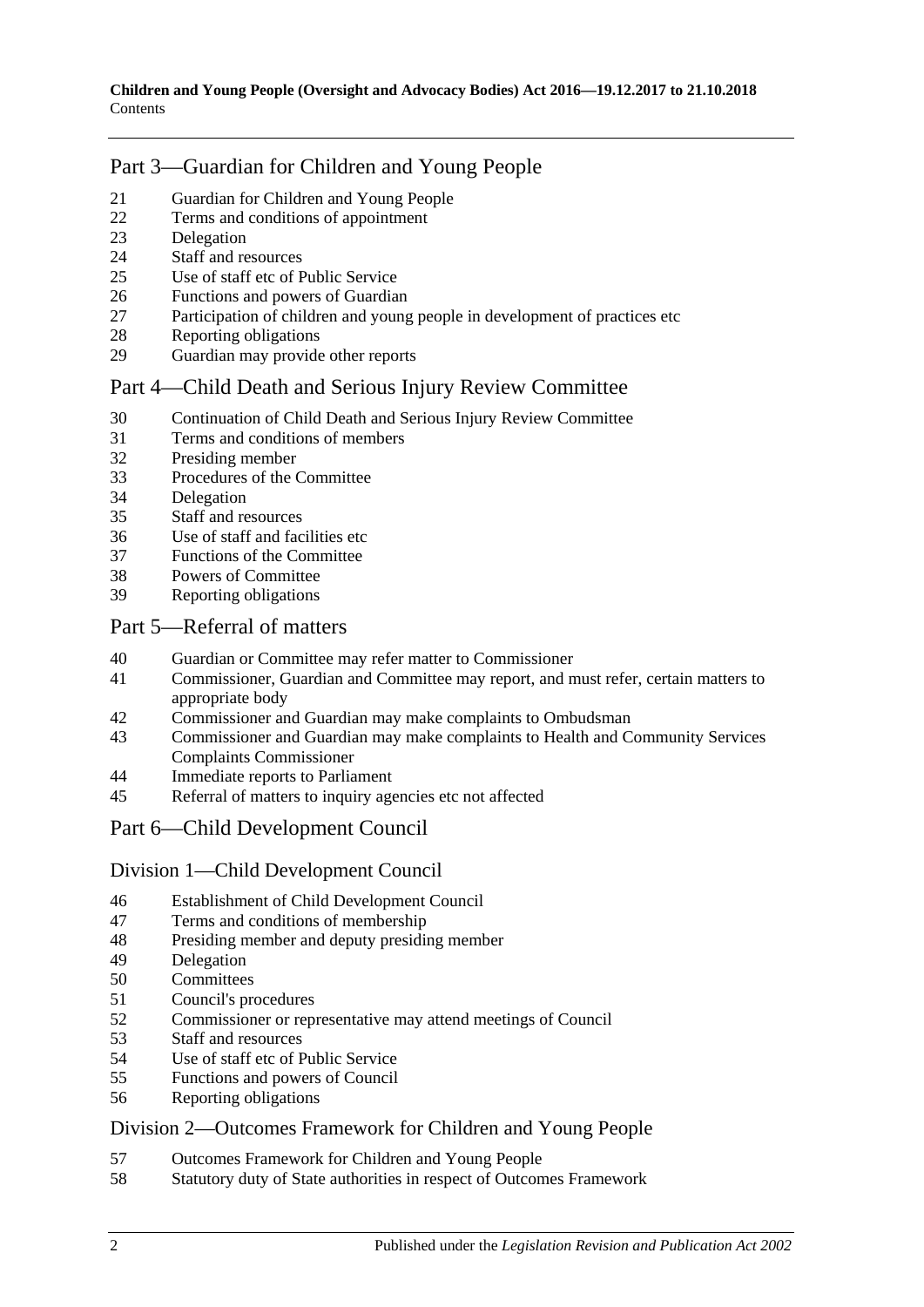## Part [7—Information gathering and sharing](#page-25-1)

- 59 [No obligation to maintain secrecy](#page-25-2)
- 60 [Commissioner may require State authority to provide report](#page-25-3)
- 61 [Commissioner, Guardian or Council may require information](#page-26-0)
- 62 [Sharing of information between certain persons and bodies](#page-26-1)
- 63 Interaction with *[Public Sector \(Data Sharing\) Act](#page-27-0) 2016*

#### Part [8—Miscellaneous](#page-27-1)

- 64 [Obstruction etc](#page-27-2)
- 65 [False or misleading statements](#page-28-0)
- 66 [Confidentiality](#page-28-1)
- 67 [Victimisation](#page-28-2)
- 68 [Protections, privileges and immunities](#page-29-0)
- 69 [Service](#page-30-0)
- 70 [Review of Act](#page-30-1)
- 71 [Regulations](#page-31-0)

## Schedule [1—Transitional provisions](#page-31-1)

Part 6—Transitional provisions

12 [Guardian for Children and Young People](#page-31-2)

## [Legislative history](#page-32-0)

## <span id="page-2-0"></span>**The Parliament of South Australia enacts as follows:**

## **Part 1—Preliminary**

## <span id="page-2-1"></span>**1—Short title**

This Act may be cited as the *Children and Young People (Oversight and Advocacy Bodies) Act 2016*.

## <span id="page-2-2"></span>**3—Interpretation**

(1) In this Act, unless the contrary intention appears—

*Child Death and Serious Injury Review Committee* or *Committee* means the Child Death and Serious Injury Review Committee continued under [section](#page-14-1) 30;

*Child Development Council* or *Council* means the Child Development Council established under [Part](#page-20-1) 6;

*Commissioner for Children and Young People* or *Commissioner* means the person for the time being holding or acting in the office of Commissioner for Children and Young People under [Part](#page-4-2) 2;

*Guardian for Children and Young People* or *Guardian* means the person for the time being holding or acting in the office of Guardian for Children and Young People under [Part](#page-10-4) 3;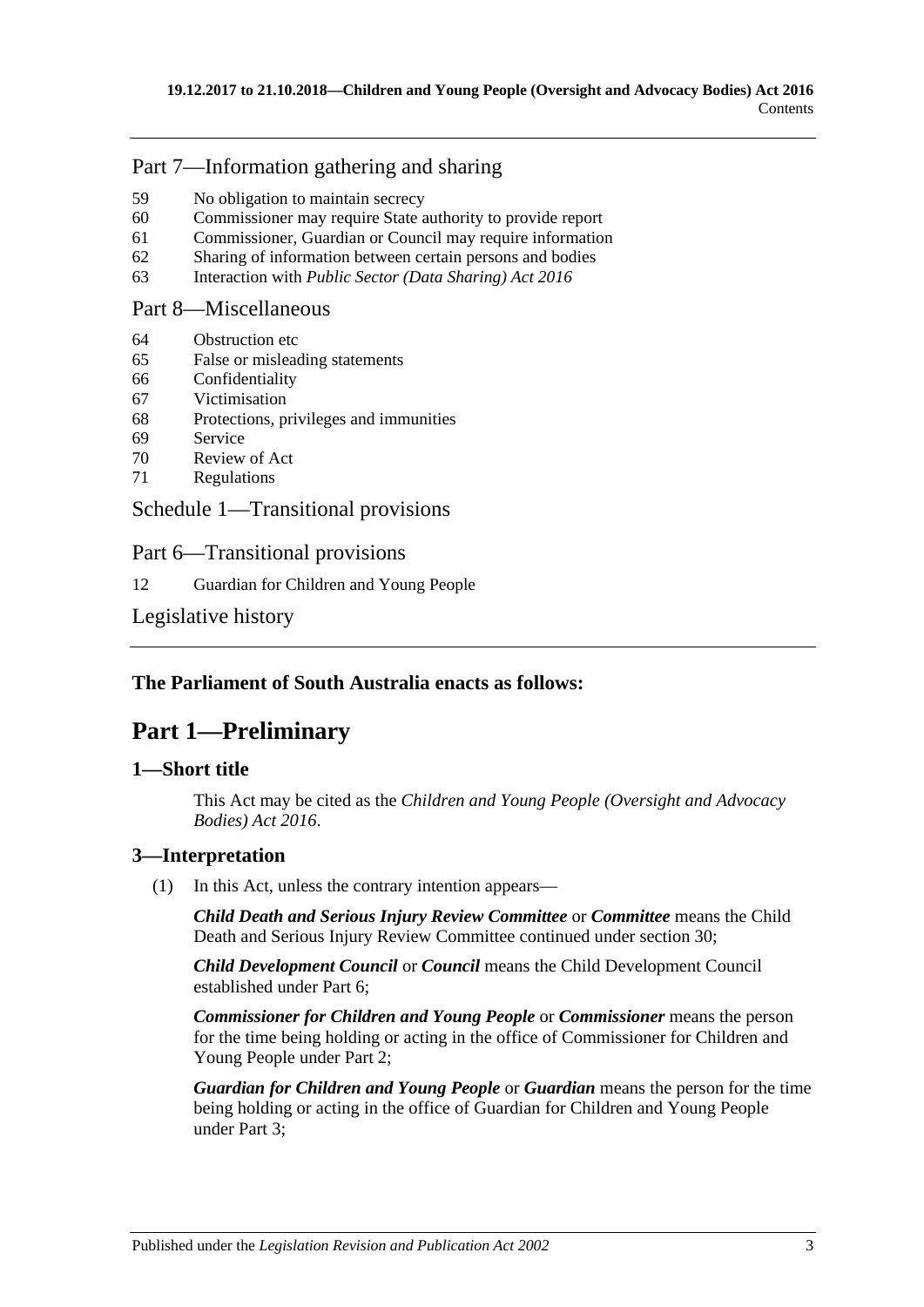*Outcomes Framework for Children and Young People* or *Outcomes Framework* means the Outcomes Framework for Children and Young People prepared in accordance with [section](#page-24-2) 57, as in force from time to time;

*State authority* means—

- (a) a person who holds an office established by an Act; or
- (b) a public sector agency; or
- (c) South Australia Police; or
- (d) a local council constituted under the *[Local Government Act](http://www.legislation.sa.gov.au/index.aspx?action=legref&type=act&legtitle=Local%20Government%20Act%201999) 1999*; or
- (e) any incorporated or unincorporated body—
	- (i) established for a public purpose by an Act; or
	- (ii) established for a public purpose under an Act (other than an Act providing for the incorporation of companies or associations, co-operatives, societies or other voluntary organisations); or
	- (iii) established, or subject to control or direction, by the Governor, a Minister of the Crown or any instrumentality or agency of the Crown or a local council (whether or not established by or under an Act or an enactment); or
- (f) any other person or body declared by the regulations to be a State authority,

but does not include a person or body declared by the regulations to be excluded from the ambit of this definition.

(2) For the purposes of this Act, a reference to *children and young people* will be taken to be a reference to persons who are under 18 years of age.

## <span id="page-3-0"></span>**4—Meaning of rights, development and wellbeing**

- (1) For the purposes of this Act, a reference to the *rights* of children and young people will be taken to include a reference to rights recognised in accordance with statutory and common law, rights set out from time to time in the *United Nations Convention on the Rights of the Child* and rights set out in any other relevant international human rights instruments.
- (2) For the purposes of this Act, a reference to the *development* of children and young people will be taken to include a reference to the physical, social, emotional and intellectual growth of each individual from birth through to adulthood.
- (3) For the purposes of this Act, a reference to the *wellbeing* of children and young people will be taken to include a reference to—
	- (a) the care, development, education, physical and mental health and safety of each individual from birth through to adulthood; and
	- (b) the cultural welfare and wellbeing of children and young people.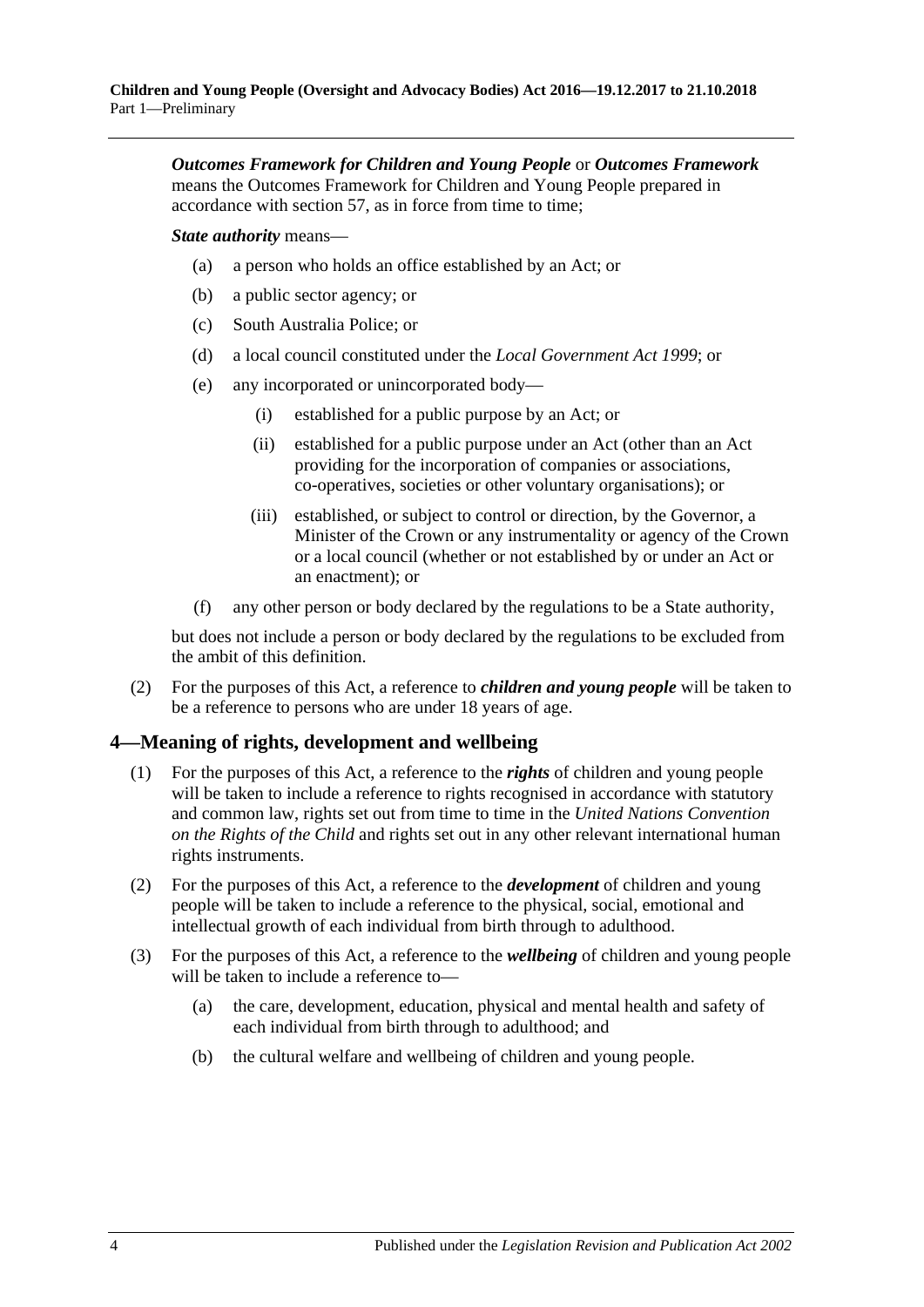## <span id="page-4-0"></span>**5—State authorities to seek to give effect to** *United Nations Convention on the Rights of the Child* **etc**

Each State authority must, in carrying out its functions or exercising its powers, protect, respect and seek to give effect to the rights set out from time to time in the *United Nations Convention on the Rights of the Child* and any other relevant international human rights instruments affecting children and young people.

## <span id="page-4-1"></span>**6—Act to bind, and impose criminal liability on, the Crown**

- (1) This Act binds the Crown in right of this jurisdiction and, in so far as the legislative power of the Parliament permits, the Crown in all its other capacities.
- (2) The Crown is liable for an offence against this Act.
- (3) If the Crown is guilty of an offence against this Act, the penalty that may be imposed on the Crown is the penalty that may be imposed on a body corporate.

# <span id="page-4-2"></span>**Part 2—Commissioner for Children and Young People**

## <span id="page-4-3"></span>**Division 1—Commissioner for Children and Young People**

## <span id="page-4-4"></span>**7—Commissioner for Children and Young People**

- (1) There is to be a Commissioner for Children and Young People.
- (2) The Commissioner is independent of direction or control by the Crown or any Minister or officer of the Crown.

## <span id="page-4-5"></span>**8—Appointment of Commissioner**

- (1) The Commissioner will be appointed by the Governor on conditions, and for a term (not exceeding 7 years), determined by the Governor and specified in the instrument of appointment.
- (2) A person appointed to be the Commissioner is, at the end of a term of appointment, eligible for reappointment but cannot hold office for terms (including any term as Acting Commissioner) that exceed 10 years in total.
- (3) The Governor may, by regulation, establish a scheme for the recruitment of the Commissioner (and recruitment of the Commissioner must comply with that scheme).
- <span id="page-4-6"></span>(4) A person may only be appointed to be the Commissioner if, following referral by the Minister of the proposed appointment to the Statutory Officers Committee established under the *[Parliamentary Committees Act](http://www.legislation.sa.gov.au/index.aspx?action=legref&type=act&legtitle=Parliamentary%20Committees%20Act%201991) 1991*—
	- (a) the appointment has been approved by the Committee; or
	- (b) the Committee has not, within 7 days of the referral, or such longer period as is allowed by the Minister, notified the Minister in writing that it does not approve the appointment.
- (5) Despite the *[Parliamentary Committees Act](http://www.legislation.sa.gov.au/index.aspx?action=legref&type=act&legtitle=Parliamentary%20Committees%20Act%201991) 1991*, the Statutory Officers Committee must not report on, or publish material in relation to, matters referred to the Committee under [subsection](#page-4-6) (4) except to the extent allowed by the Minister (but this subsection does not derogate from section 15I(2) of the *[Parliamentary Committees](http://www.legislation.sa.gov.au/index.aspx?action=legref&type=act&legtitle=Parliamentary%20Committees%20Act%201991)  Act [1991](http://www.legislation.sa.gov.au/index.aspx?action=legref&type=act&legtitle=Parliamentary%20Committees%20Act%201991)*).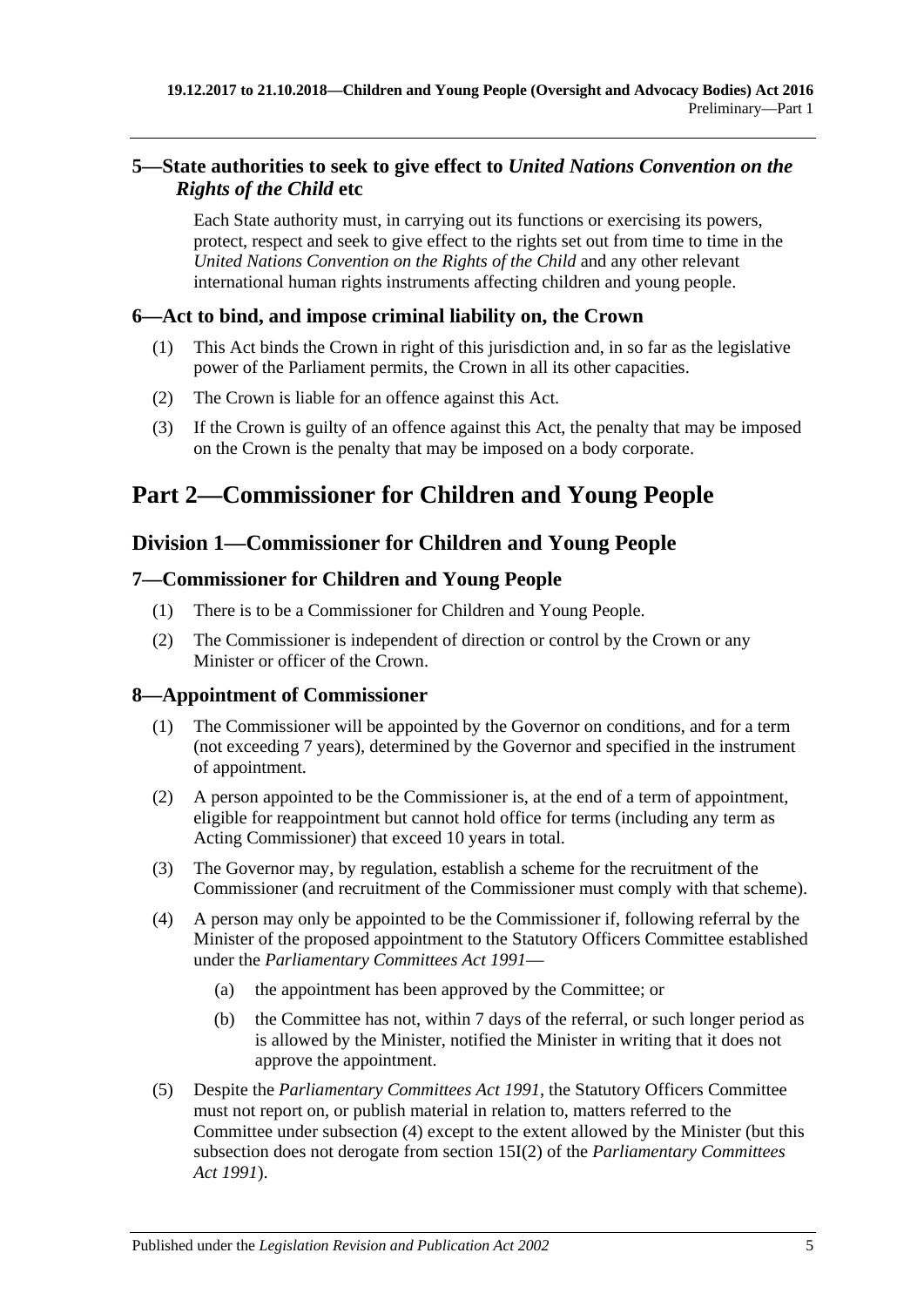- (6) If the Commissioner was, immediately before their appointment, employed in the Public Service, the Commissioner retains existing and accruing rights in respect of leave.
- (7) The Commissioner must not, without the consent of the Minister, engage in any remunerated employment or activity apart from official duties.
- (8) The Governor may, on the address of both Houses of Parliament, remove the Commissioner from office.
- (9) The Governor may suspend the Commissioner from office (with, or without, pay) for—
	- (a) contravention of a condition of appointment; or
	- (b) misconduct or conduct that may bring the office of Commissioner into disrepute; or
	- (c) failure or incapacity to carry out official duties satisfactorily.
- (10) If the Governor suspends the Commissioner from office, a full statement of the reason for the suspension must be laid before both Houses of Parliament within 7 days after the suspension if Parliament is then in session or, if not, within 7 days after the commencement of the next session of Parliament.
- (11) If, at the end of 20 sitting days after the statement is laid before Parliament, neither House of Parliament has presented an address to the Governor requiring the Commissioner to be restored to office, the Commissioner is removed from office.
- (12) If within 20 sitting days after the statement is laid before Parliament either House of Parliament presents an address to the Governor requiring the Commissioner to be restored to office, the Commissioner is restored to office.
- (13) The office of Commissioner becomes vacant if the holder—
	- (a) dies; or
	- (b) completes a term of office and is not reappointed; or
	- (c) resigns by written notice to the Governor; or
	- (d) is nominated for election as a member of an Australian Parliament; or
	- (e) becomes an insolvent under administration within the meaning of the *Corporations Act 2001* of the Commonwealth; or
	- (f) is convicted of—
		- (i) an indictable offence against the law of this State; or
		- (ii) an offence against the law of this State that is punishable by imprisonment for a term of at least 12 months; or
		- (iii) an offence against the law of another jurisdiction that, if committed in this State, would be an offence of a kind referred to in a preceding paragraph; or
	- (g) is sentenced to imprisonment for an offence (whether against a law of this State or another jurisdiction); or
	- (h) is removed from office by the Governor under this section.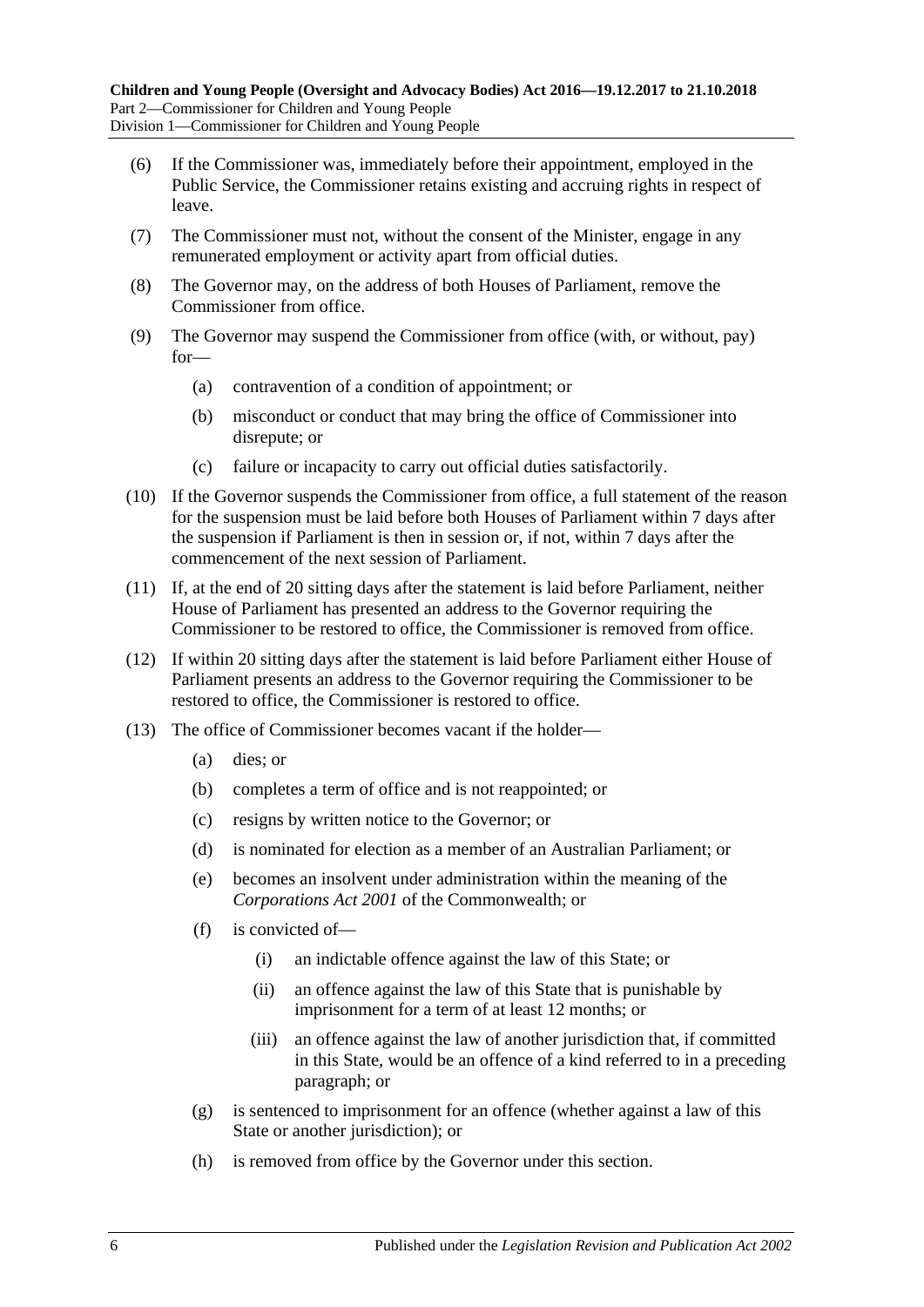- (14) Except as is provided by this section, the Commissioner may not be removed or suspended from office, nor will the office of the Commissioner become vacant.
- (15) The Commissioner is a senior official for the purposes of the *[Public Sector \(Honesty](http://www.legislation.sa.gov.au/index.aspx?action=legref&type=act&legtitle=Public%20Sector%20(Honesty%20and%20Accountability)%20Act%201995)  [and Accountability\) Act](http://www.legislation.sa.gov.au/index.aspx?action=legref&type=act&legtitle=Public%20Sector%20(Honesty%20and%20Accountability)%20Act%201995) 1995*.

## <span id="page-6-0"></span>**9—Appointment of acting Commissioner**

- (1) The Governor may appoint a person (who may be a Public Service employee) to act as the Commissioner during any period for which—
	- (a) no person is for the time being appointed as the Commissioner; or
	- (b) the Commissioner is absent from, or unable to discharge, official duties.
- (2) The terms and conditions of appointment of the person appointed to act as the Commissioner will be determined by the Governor.
- (3) A person appointed to act as the Commissioner is a senior official for the purposes of the *[Public Sector \(Honesty and Accountability\) Act](http://www.legislation.sa.gov.au/index.aspx?action=legref&type=act&legtitle=Public%20Sector%20(Honesty%20and%20Accountability)%20Act%201995) 1995*.

## <span id="page-6-1"></span>**10—Delegation**

- (1) Subject to this section, the Commissioner may delegate a function or power under this Act (other than a prescribed function or power) to any person or body that is, in the Commissioner's opinion, competent to perform or exercise the relevant function or power.
- (2) A delegation under this section—
	- (a) must be in writing; and
	- (b) may be conditional or unconditional; and
	- (c) is revocable at will; and
	- (d) does not prevent the delegator from acting in any matter.
- (3) A function or power delegated under this section may, if the instrument of delegation so provides, be further delegated.

#### <span id="page-6-2"></span>**11—Staff and resources**

The Minister must provide the Commissioner with the staff and other resources that the Commissioner reasonably needs for carrying out the Commissioner's functions.

#### <span id="page-6-3"></span>**12—Employees**

- (1) The Commissioner may engage employees on terms and conditions determined by the Commissioner.
- (2) The employees are not Public Service employees but will, for the purposes of the *[Public Sector \(Honesty and Accountability\) Act](http://www.legislation.sa.gov.au/index.aspx?action=legref&type=act&legtitle=Public%20Sector%20(Honesty%20and%20Accountability)%20Act%201995) 1995*, be taken to be public sector employees employed by the Commissioner.

#### <span id="page-6-4"></span>**13—Use of staff etc of Public Service**

The Commissioner may, by agreement with the Minister responsible for an administrative unit of the Public Service, make use of the services of the staff, equipment or facilities of that administrative unit.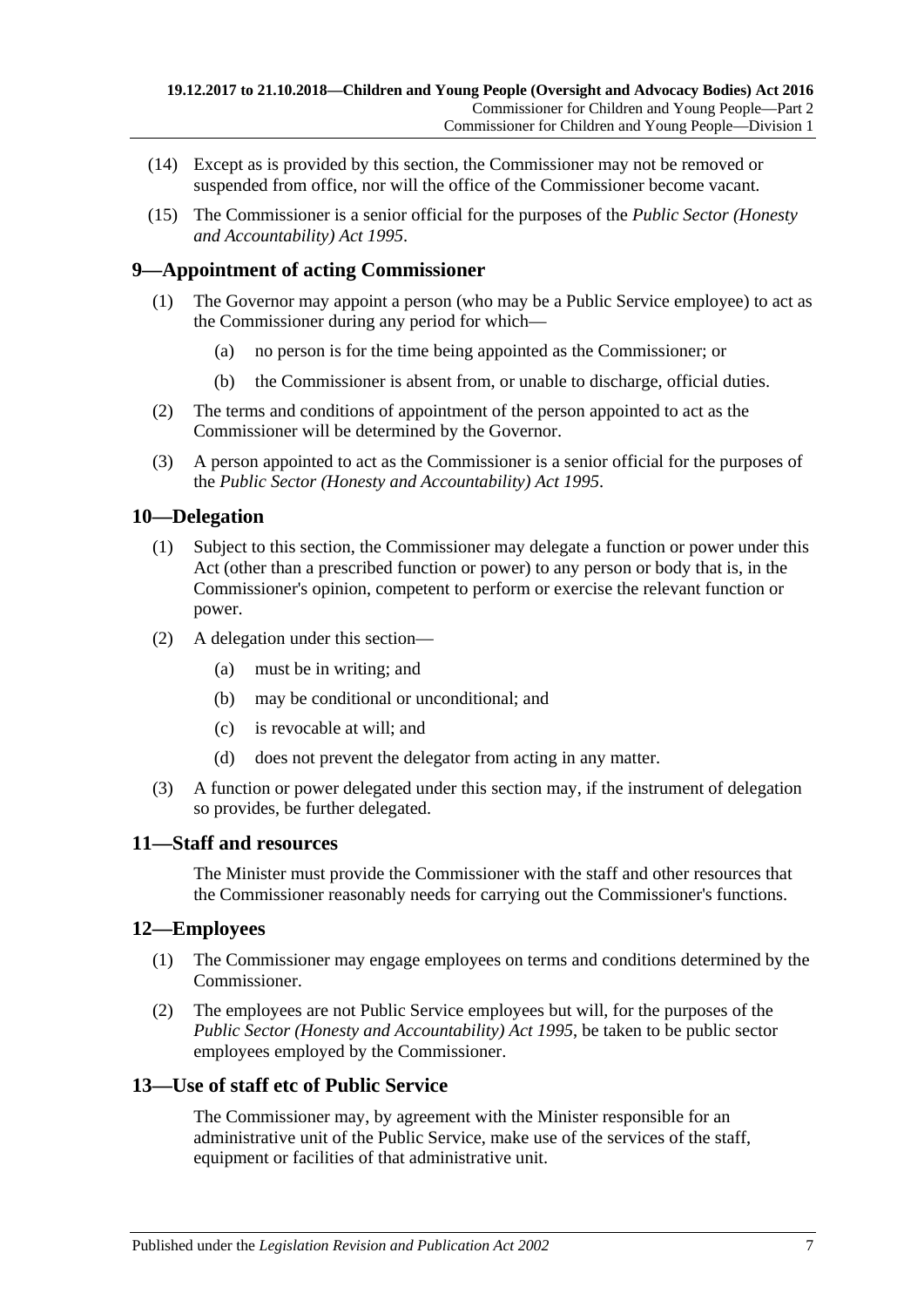#### <span id="page-7-0"></span>**13A—Reporting obligations**

- (1) The Commissioner must, on or before 31 October in each year, report to the Minister on the performance of the Commissioner's functions during the preceding financial year.
- (2) The Minister must, within 6 sitting days after receiving a report from the Commissioner, have copies of the report laid before both Houses of Parliament.

## <span id="page-7-1"></span>**Division 2—Functions and powers of Commissioner**

## <span id="page-7-2"></span>**14—General functions of Commissioner**

- (1) The functions of the Commissioner are—
	- (a) to promote and advocate for the rights and interests of all children and young people in South Australia; and
	- (b) to promote the participation by children and young people in the making of decisions that affect their lives; and
	- (c) to advise, and make recommendations to, Ministers, State authorities and other bodies (including non-Government bodies) on matters related to the rights, development and wellbeing of children and young people at a systemic level; and
	- (d) to inquire under [section](#page-7-3) 15 into matters related to the rights, development and wellbeing of children and young people at a systemic level (whether a Governmental system or otherwise); and
	- (e) to assist in ensuring that the State, as part of the Commonwealth, satisfies its international obligations in respect of children and young people; and
	- (f) to undertake or commission research into topics related to children and young people; and
	- (g) to prepare and publish reports on matters related to the rights, development and wellbeing of children and young people at a systemic level; and
	- (h) such other functions as may be conferred on the Commissioner by or under this or any other Act.
- (2) Without limiting any other provision of this Act, the Commissioner should consult with and engage children and young people in the performance of the Commissioner's functions under this Act, and in particular should seek to engage those groups of children and young people whose ability to make their views known is limited for any reason.

#### <span id="page-7-3"></span>**15—Commissioner may inquire into matters affecting children and young people at systemic level**

- (1) The Commissioner may, in the Commissioner's absolute discretion, conduct an inquiry into—
	- (a) the policies, practices and procedures of a State authority or authorities as they relate to the rights, development and wellbeing of children and young people generally, or a particular group of children and young people; and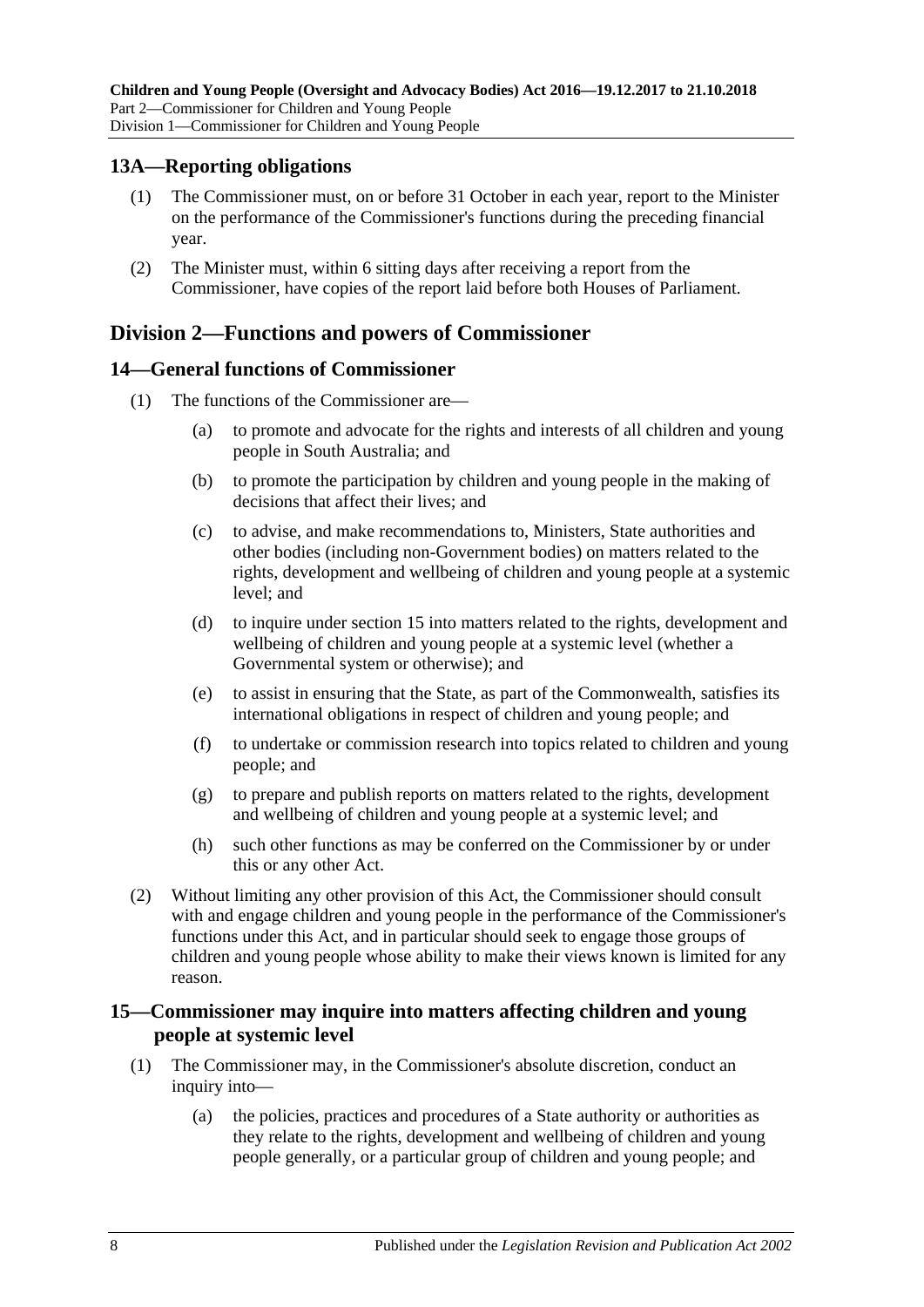- (b) any other matter declared by the regulations to fall within the ambit of this subsection.
- (2) However, the Commissioner may only conduct an inquiry under this section if the Commissioner suspects that—
	- (a) the matter raises an issue of particular significance to children and young people; and
	- (b) the matter is of a systemic nature rather than being limited to an isolated incident; and
	- (c) it is in the public interest to conduct the inquiry.
- (3) To avoid doubt, and without limiting any other provision of this section, the Commissioner—
	- (a) may, in the course of conducting an inquiry into matters of a systemic nature, consider a matter affecting a particular child or young person; and
	- (b) may conduct an inquiry under this section as a consequence of becoming aware of a matter affecting a particular child or young person.
- (4) The Commissioner must not conduct an inquiry under this section if to do so would be likely to impede an investigation or proposed investigation relating to a matter that is being, or is to be, conducted by an inquiry agency.
- (5) Subject to this Act, the Commissioner may conduct an inquiry under this section in such manner as the Commissioner thinks fit.
- (6) A State authority must assist the Commissioner in the conduct of an inquiry under this section as requested by the Commissioner.
- (7) The Commissioner must inform each relevant State authority as to the nature and timing of an inquiry under this section.
- (8) In this section—

*inquiry agency* has the same meaning as in [section](#page-20-0) 45.

#### <span id="page-8-0"></span>**16—Powers of Commissioner**

- (1) For the purposes of an inquiry under [section](#page-7-3) 15, the Commissioner has the powers of a commission as defined in the *[Royal Commissions Act](http://www.legislation.sa.gov.au/index.aspx?action=legref&type=act&legtitle=Royal%20Commissions%20Act%201917) 1917* and that Act applies as if—
	- (a) the Commissioner were a commission as so defined; and
	- (b) the subject matter of the inquiry were set out in a commission of inquiry issued by the Governor under that Act.
- (2) For the purposes of any other function under this Act, the Commissioner has such powers as may be necessary or expedient for the performance of that function.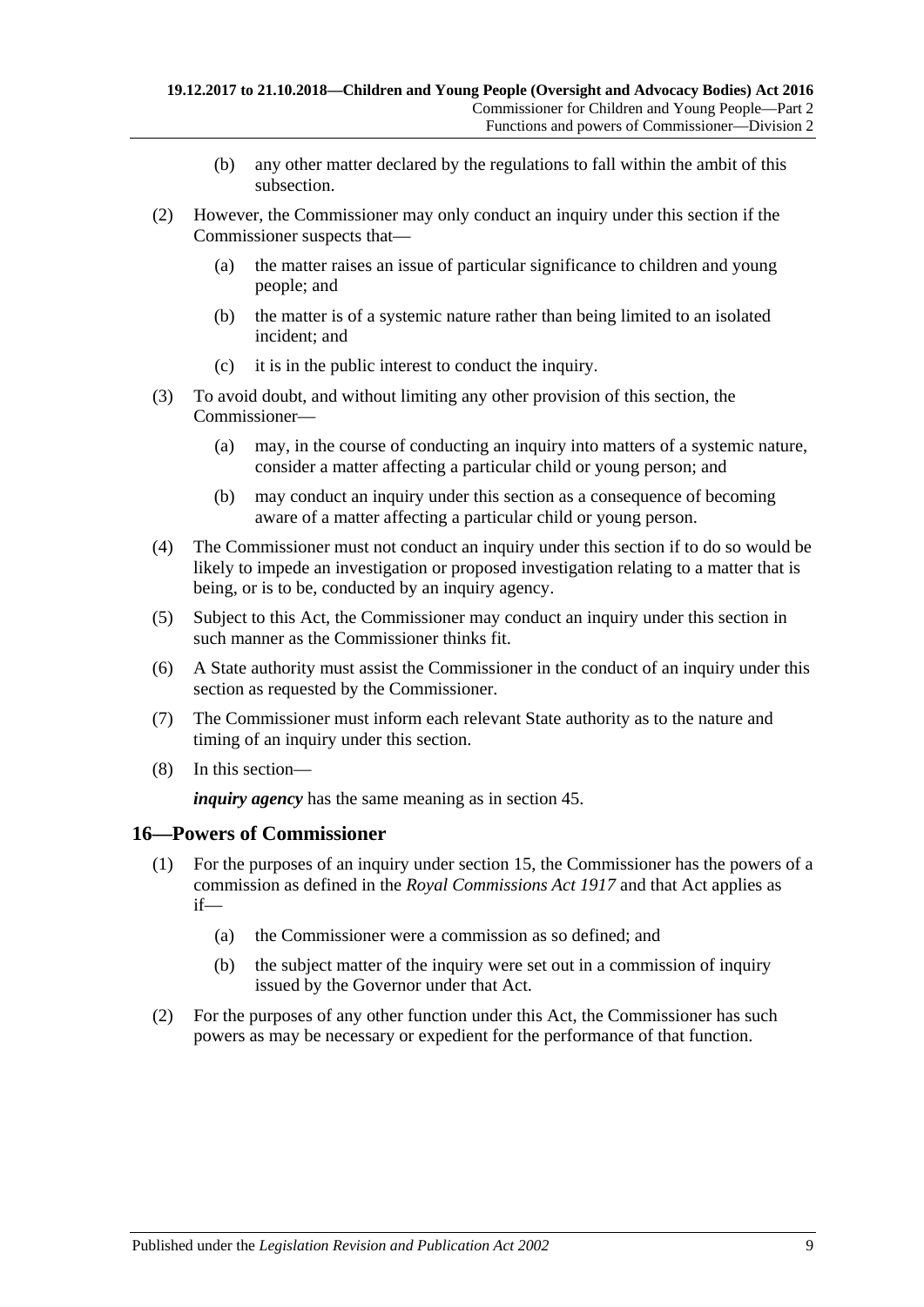#### <span id="page-9-1"></span><span id="page-9-0"></span>**17—Recommendations**

- (1) The Commissioner may, on completing an inquiry under [section](#page-7-3) 15, or in response to issues observed by the Commissioner in the course of such an inquiry, by notice in writing recommend to a State authority that the State authority—
	- (a) change practices, policies or procedures in a specified way or review practices, policies or procedures to achieve specified outcomes; or
	- (b) conduct, or participate in, specified educational programs or educational programs designed to achieve specified outcomes; or
	- (c) take such other action as may be specified by the Commissioner.
- (2) The responsible authority for a State authority must, in relation to a recommendation under [subsection](#page-9-1) (1), provide to the Commissioner a report setting out—
	- (a) whether the State authority proposes, or does not propose, to implement the recommendation; and
	- (b) if the State authority proposes to implement the recommendation—details of how the implementation is to be recommended; and
	- (c) if the State authority does not propose to implement the recommendation—an explanation as to why the recommendation is not to be implemented.
- <span id="page-9-2"></span> $(3)$  If—
	- (a) a State authority proposes to implement a recommendation; and
	- (b) the Commissioner is of the opinion that a State authority has failed or refused to do so,

the Commissioner may require the State authority to provide to the Commissioner within a specified period a report setting out the reasons for the failure or refusal.

- <span id="page-9-3"></span>(4) The Commissioner may submit a copy of a report under [subsection](#page-9-2) (3) to the Minister setting out the views of the Commissioner in respect of the State authority's failure or refusal to implement a recommendation.
- <span id="page-9-4"></span>(5) The Minister must, on receiving a report under [subsection](#page-9-3) (4), prepare a report to Parliament setting out—
	- (a) the Minister's response to the Commissioner's report; and
	- (b) if any action has been taken, or is proposed to be taken, (whether by the Minister, a State authority or any other person or body) in relation to a recommendation to which the Commissioner's report relates—details of that action or proposed action; and
	- (c) if no action is to be taken (whether by the Minister, a State authority or any other person or body) in relation to a recommendation to which the Commissioner's report relates—the reasons for not taking action; and
	- (d) any other information required by the regulations.
- (6) The Minister must, within 6 sitting days after completing a report under [subsection](#page-9-4) (5), cause a copy of both the report and the Commissioner's report under [subsection](#page-9-3) (4) to be laid before both Houses of Parliament.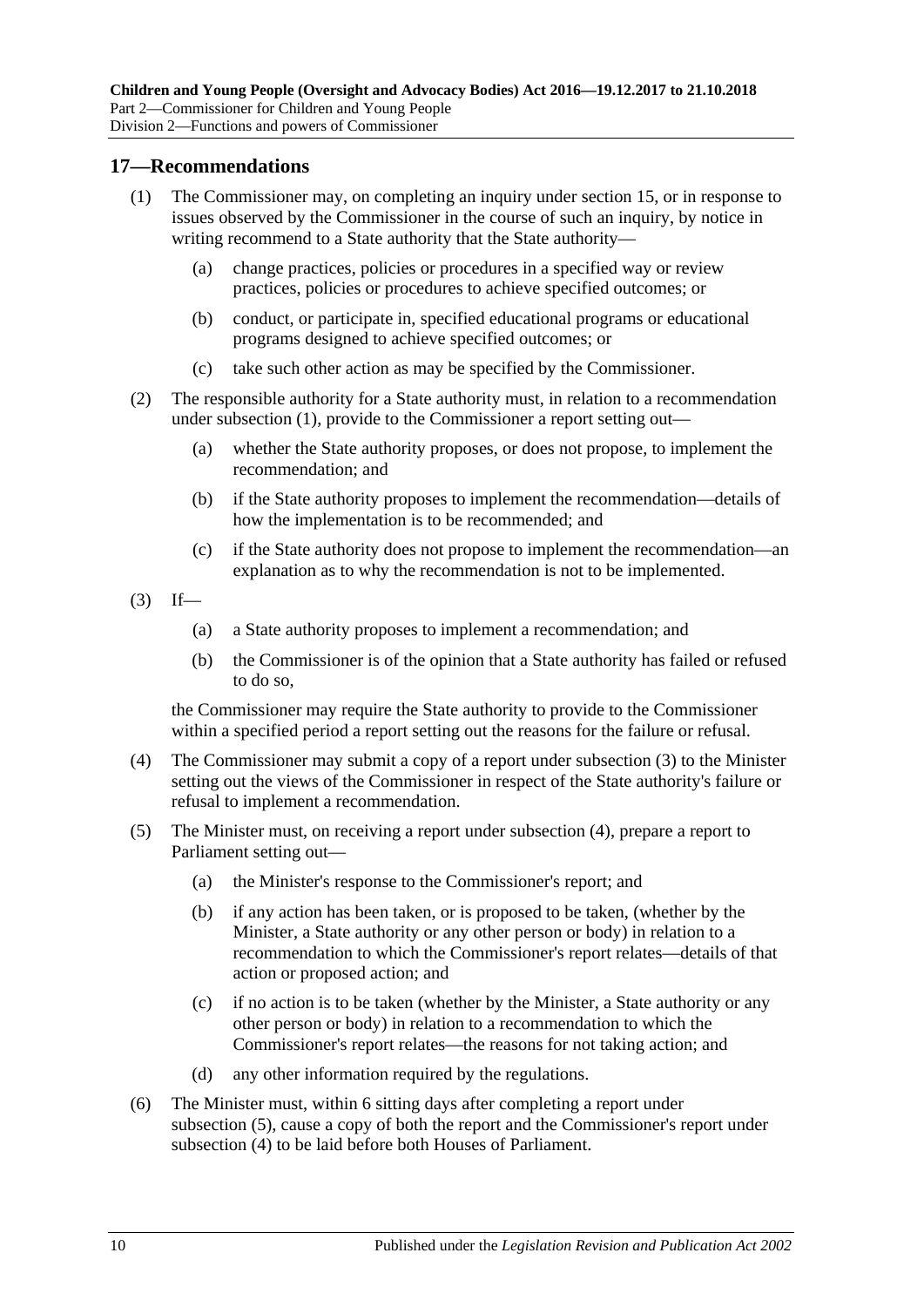# <span id="page-10-0"></span>**Division 3—Reporting**

## <span id="page-10-6"></span><span id="page-10-1"></span>**18—Report of inquiry under [section](#page-7-3) 15**

- (1) The Commissioner must, on completing an inquiry under [section](#page-7-3) 15, prepare and deliver to the Minister a report on the inquiry (including details of any recommendations made in respect of the inquiry).
- (2) The Minister must, within 6 sitting days after receiving a report under [subsection](#page-10-6) (1), cause a copy of the report to be laid before both Houses of Parliament.
- <span id="page-10-7"></span>(3) The Minister must, on receiving a report under [subsection](#page-10-6) (1)—
	- (a) provide a copy of the report to the Minister responsible for each area identified in the report; and
	- (b) prepare a report setting out—
		- (i) the Minister's response to the Commissioner's report; and
		- (ii) if any action has been taken, or is proposed to be taken, (whether by a Minister, a State authority or any other person or body) in relation to the Commissioner's report—details of that action or proposed action; and
		- (iii) if no action is to be taken (whether by a Minister, a State authority or any other person or body) in relation to the Commissioner's report—the reasons for not taking action; and
		- (iv) any other information required by the regulations.
- (4) The Minister must, within 6 sitting days after completing a report under [subsection](#page-10-7) (3), cause a copy of the report to be laid before both Houses of Parliament.

## <span id="page-10-8"></span><span id="page-10-2"></span>**19—Commissioner may provide other reports**

- (1) The Commissioner may prepare and provide to the Minister, or to another Minister responsible for a particular area, reports on matters related to the rights, development and wellbeing of children and young people at a systemic level.
- (2) The Minister to whom a report is provided under [subsection](#page-10-8) (1) must, within 6 sitting days after receiving the report, cause a copy of the report to be laid before both Houses of Parliament.

## <span id="page-10-3"></span>**20—Commissioner may publish reports**

The Commissioner may, once a report under this Part has been laid before each House of Parliament and after consultation with the Minister, publish all or part of the report as the Commissioner thinks fit.

# <span id="page-10-4"></span>**Part 3—Guardian for Children and Young People**

## <span id="page-10-5"></span>**21—Guardian for Children and Young People**

- (1) There is to be a Guardian for Children and Young People.
- (2) The Guardian is independent of direction or control by the Crown or any Minister or officer of the Crown.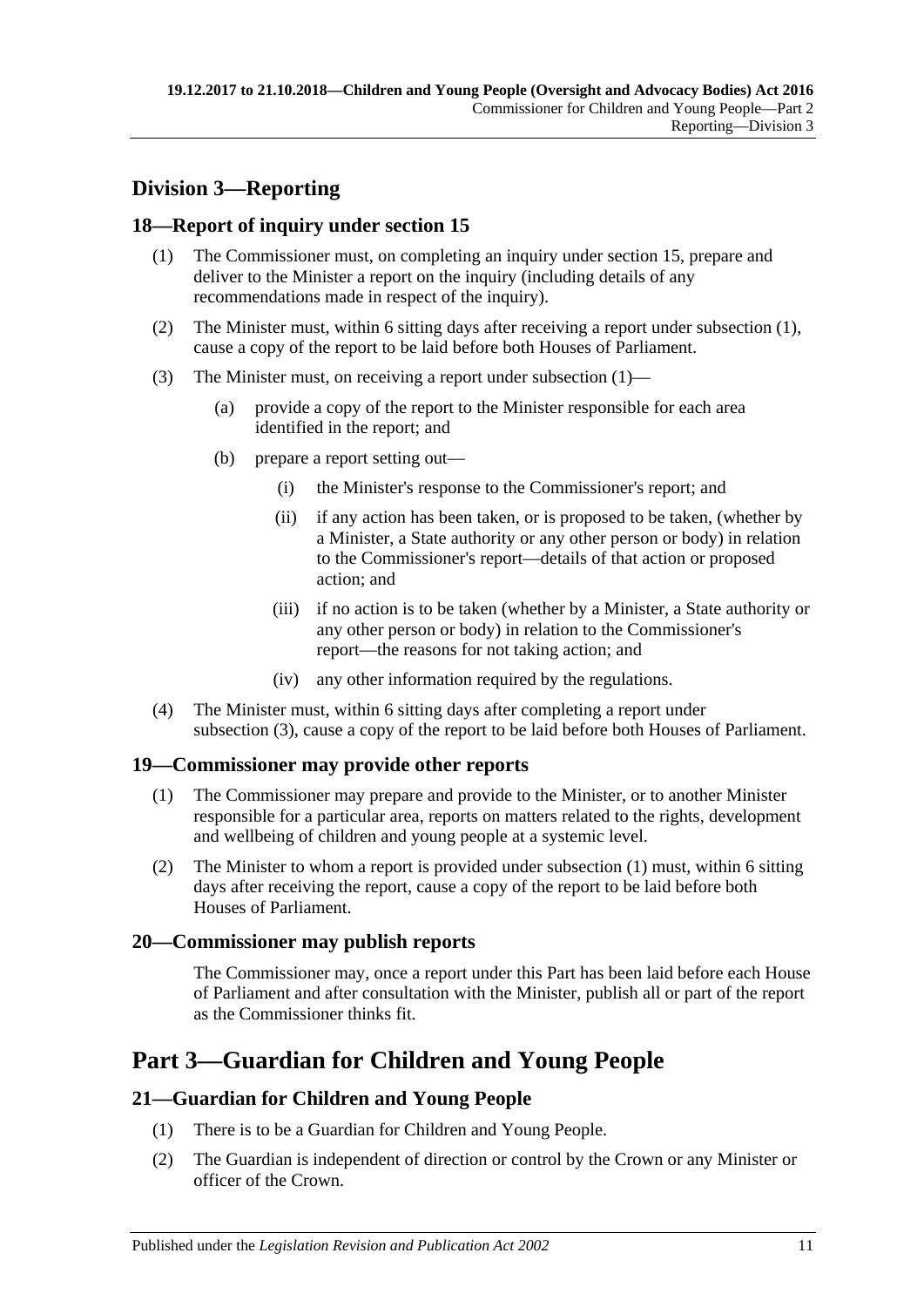#### <span id="page-11-0"></span>**22—Terms and conditions of appointment**

- (1) The Guardian will be appointed by the Governor on the nomination of the Minister on conditions, and for a term (not exceeding 5 years), determined by the Governor and specified in the instrument of appointment and is, at the expiration of a term of office, eligible for reappointment.
- (2) The Minister must, before nominating a person for appointment as Guardian, call for expressions of interest in accordance with a scheme determined by the Minister.
- (3) The Guardian is not a Public Service employee.
- (4) If the Guardian was, immediately before their appointment, employed in the Public Service, the Guardian retains existing and accruing rights in respect of leave.
- (5) The office of Guardian becomes vacant if the holder—
	- (a) dies; or
	- (b) completes a term of office and is not reappointed; or
	- (c) resigns by written notice to the Governor; or
	- (d) is convicted of—
		- (i) an indictable offence against the law of this State; or
		- (ii) an offence against the law of this State that is punishable by imprisonment for a term of at least 12 months; or
		- (iii) an offence against the law of another jurisdiction that, if committed in this State, would be an offence of a kind referred to in a preceding paragraph; or
	- (e) is sentenced to imprisonment for an offence (whether against a law of this State or another jurisdiction); or
	- (f) becomes a prohibited person within the meaning of the *[Child Safety](http://www.legislation.sa.gov.au/index.aspx?action=legref&type=act&legtitle=Child%20Safety%20(Prohibited%20Persons)%20Act%202016)  [\(Prohibited Persons\) Act](http://www.legislation.sa.gov.au/index.aspx?action=legref&type=act&legtitle=Child%20Safety%20(Prohibited%20Persons)%20Act%202016) 2016*; or
	- (g) is removed from office by the Governor under [subsection](#page-11-1) (6).
- <span id="page-11-1"></span>(6) The appointment of the Guardian may be terminated by the Governor on the ground that the Guardian—
	- (a) has been guilty of misconduct; or
	- (b) has become bankrupt or has applied to take the benefit of a law for the relief of insolvent debtors; or
	- (c) has been disqualified from managing corporations under Chapter 2D Part 2D.6 of the *Corporations Act 2001* of the Commonwealth; or
	- (d) has, because of mental or physical incapacity, failed to carry out duties of the position satisfactorily; or
	- (e) is incompetent or has neglected the duties of the position.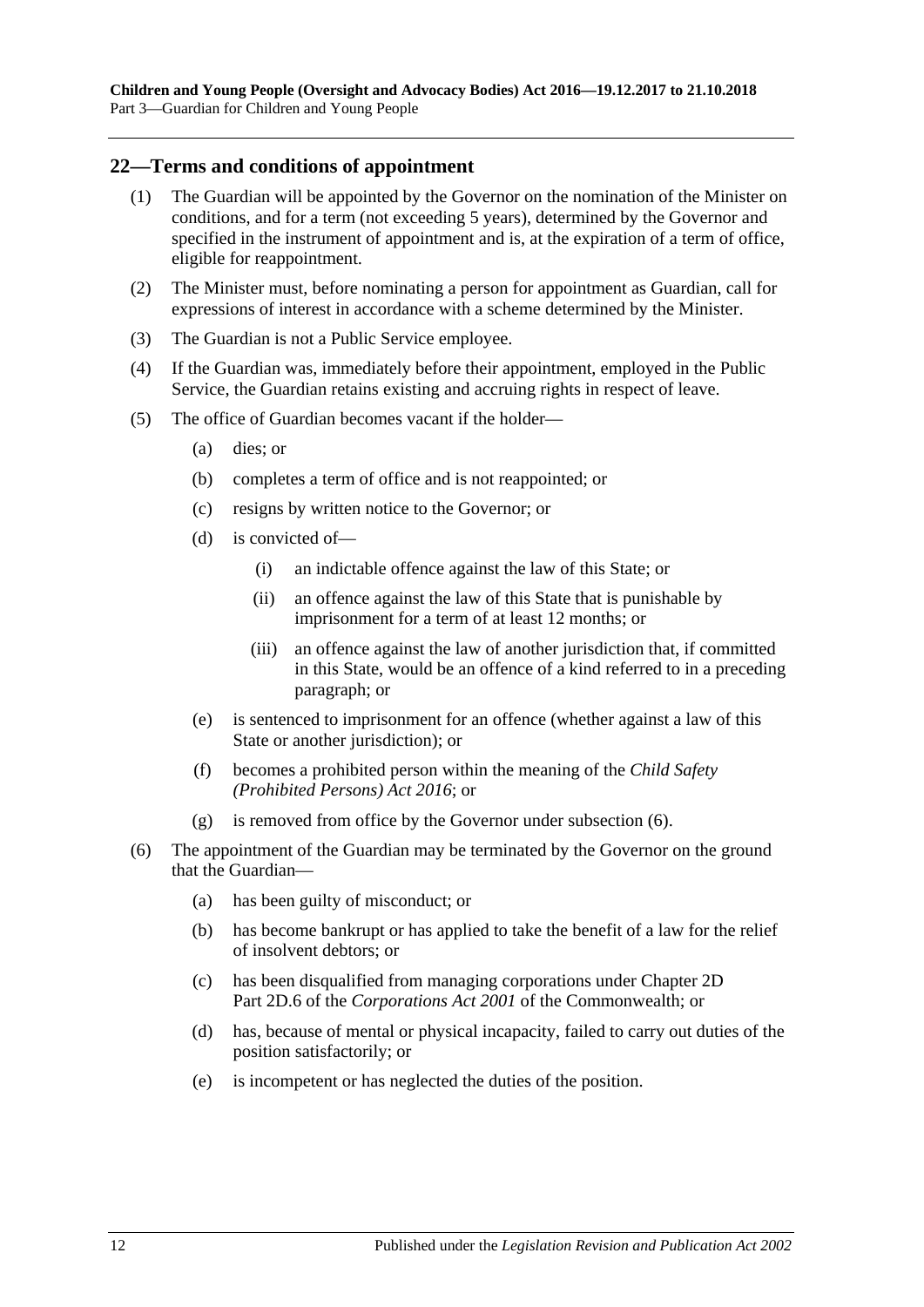## <span id="page-12-0"></span>**23—Delegation**

- (1) The Guardian may delegate a function or power under this Act (other than a prescribed function or power) to a specified body or person (including a person for the time being holding or acting in a specified office or position).
- (2) A delegation under this section—
	- (a) must be by instrument in writing; and
	- (b) may be absolute or conditional; and
	- (c) does not derogate from the ability of the Guardian to act in any matter; and
	- (d) is revocable at will.
- (3) A function or power delegated under this section may, if the instrument of delegation so provides, be further delegated.

#### <span id="page-12-1"></span>**24—Staff and resources**

The Minister must provide the Guardian with the staff and other resources that the Guardian reasonably needs for carrying out the Guardian's functions.

## <span id="page-12-2"></span>**25—Use of staff etc of Public Service**

The Guardian may, by agreement with the Minister responsible for an administrative unit of the Public Service, make use of the services of the staff, equipment or facilities of that administrative unit.

## <span id="page-12-3"></span>**26—Functions and powers of Guardian**

- (1) The functions of the Guardian are—
	- (a) to promote the best interests of children under the guardianship, or in the custody, of the Minister, and in particular those in alternative care; and
	- (b) to act as an advocate for the interests of children under the guardianship, or in the custody, of the Minister and, in particular, for any such child who has suffered, or is alleged to have suffered, sexual abuse; and
	- (c) to monitor the circumstances of children under the guardianship, or in the custody, of the Minister; and
	- (d) to provide advice to the Minister on the quality of the provision of care for children under the guardianship, or in the custody of, the Minister and on whether the children's needs are being met; and
	- (e) to inquire into, and provide advice to the Minister in relation to, systemic reform necessary to improve the quality of care provided for children in alternative care; and
	- (f) to investigate and report to the Minister on matters referred to the Guardian by the Minister; and
	- (g) such other functions as may be conferred on the Guardian by or under this or any other Act.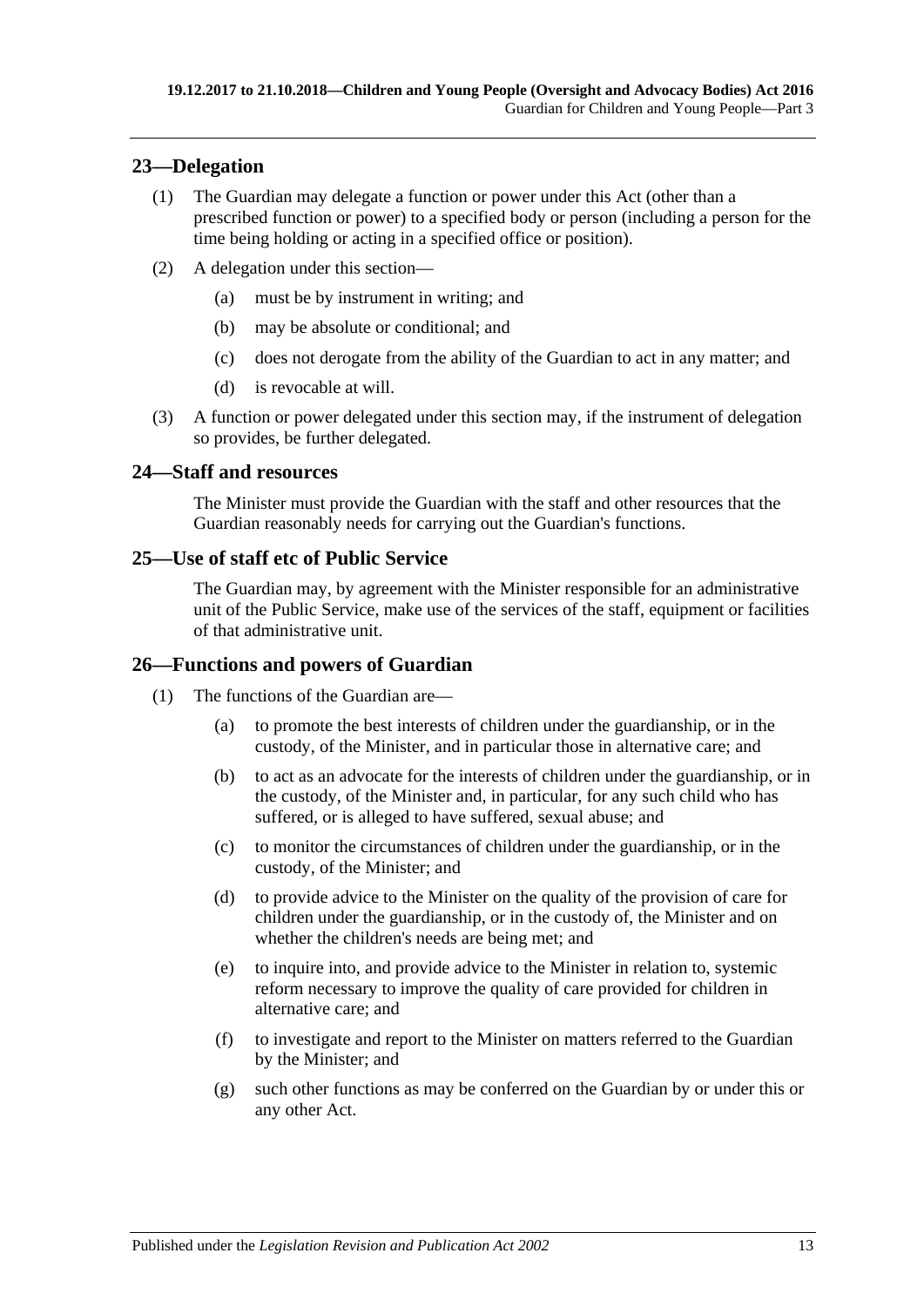- (2) In carrying out functions under this section, the Guardian must—
	- (a) encourage children who are affected by issues that the Guardian has under consideration to express their own views and give proper weight to those views; and
	- (b) pay particular attention to the needs of children under the guardianship, or in the custody, of the Minister who have a physical, psychological or intellectual disability; and
	- (c) receive and consider information, reports and materials relevant to carrying out the Guardian's functions.
- (3) Subject to this Act, the Guardian has such powers as may be necessary or expedient for the performance of the Guardian's functions.
- (4) In this section—

*alternative care* means care provided for a child on a residential basis—

- (a) by or through a government or non-government agency; or
- (b) in a foster home (including a foster home provided by a member of the child's family),

and includes care provided in a detention facility for a child who is held there in lawful detention and care provided under independent living arrangements made for a child under the Minister's guardianship.

#### <span id="page-13-0"></span>**27—Participation of children and young people in development of practices etc**

The Guardian must establish and maintain processes to ensure the participation of children and young people in strategic, policy or systemic practice development or review processes.

#### <span id="page-13-1"></span>**28—Reporting obligations**

- (1) The Guardian must, at the request of the Minister, provide a report to the Minister on the performance of the Guardian's functions or on any other matter specified by the Minister.
- (2) The Guardian must, on or before 31 October in each year, report to the Minister on the performance of the Guardian's functions during the preceding financial year.
- (3) The Minister must, within 6 sitting days after receiving a report from the Guardian, have copies of the report laid before both Houses of Parliament.

#### <span id="page-13-3"></span><span id="page-13-2"></span>**29—Guardian may provide other reports**

- (1) The Guardian may prepare and provide to the Minister, or to another Minister responsible for a particular area, reports on matters related to the Guardian's functions.
- (2) The Minister to whom a report is provided under [subsection](#page-13-3) (1) must, within 6 sitting days after receiving the report, cause a copy of the report to be laid before both Houses of Parliament.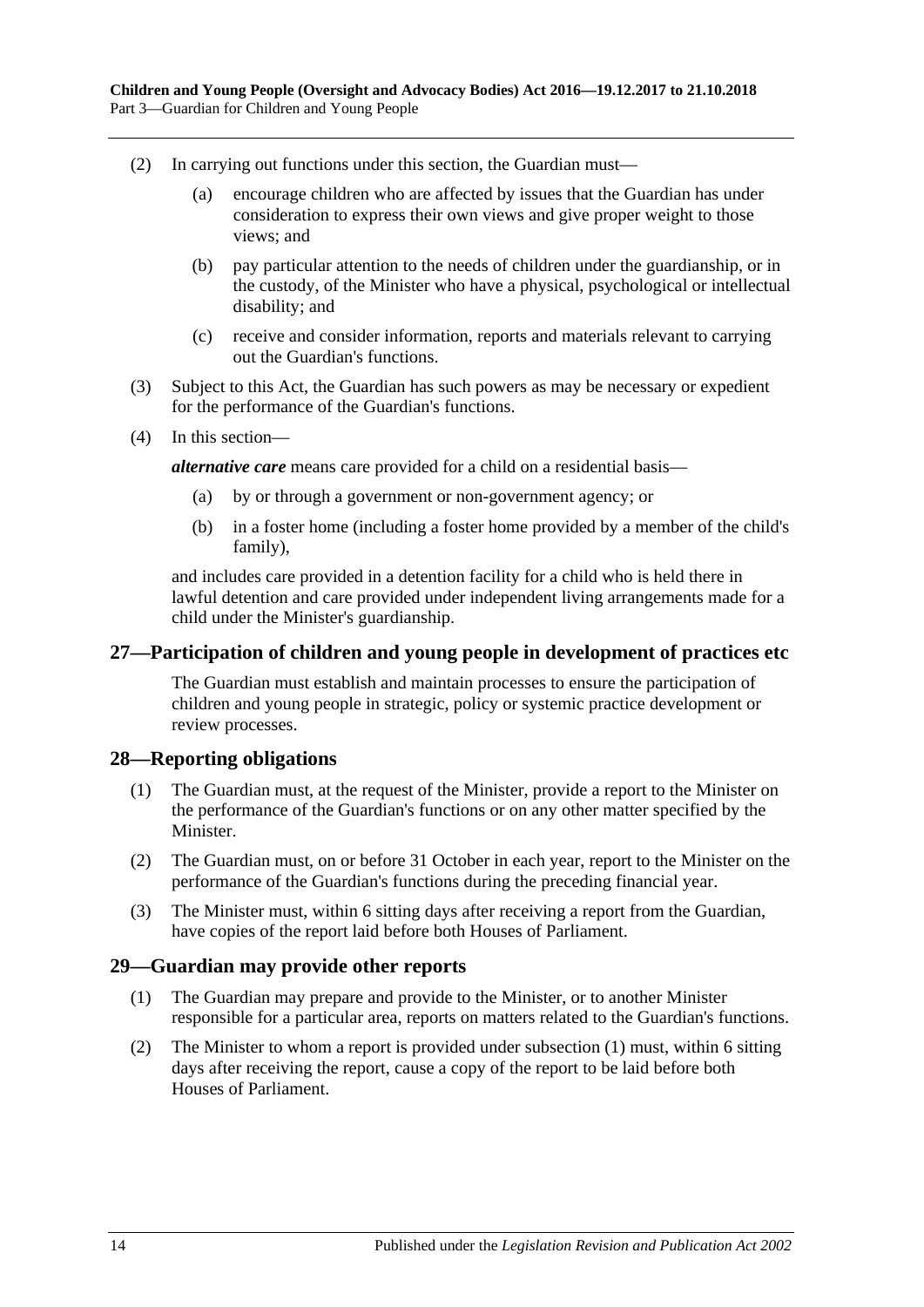# <span id="page-14-0"></span>**Part 4—Child Death and Serious Injury Review Committee**

## <span id="page-14-1"></span>**30—Continuation of Child Death and Serious Injury Review Committee**

- (1) The Child Death and Serious Injury Review Committee established under the *[Children's Protection Act](http://www.legislation.sa.gov.au/index.aspx?action=legref&type=act&legtitle=Childrens%20Protection%20Act%201993) 1993* continues in existence.
- (2) The Committee consists of up to 20 members appointed by the Minister.
- (3) The Committee is to be subject to direction by the Minister but—
	- (a) the Committee cannot be directed to make a particular finding or recommendation; and
	- (b) a direction must be published in the annual report of the Committee relating to the period in which the direction was given.

#### <span id="page-14-2"></span>**31—Terms and conditions of members**

- (1) Subject to this section, a member of the Committee holds office on conditions, and for a term (not exceeding 2 years), determined by the Minister and specified in the instrument of appointment and is, at the expiration of a term of office, eligible for reappointment.
- (2) The office of a member becomes vacant if the member—
	- (a) dies; or
	- (b) completes a term of office and is not reappointed; or
	- (c) resigns by written notice to the Minister; or
	- (d) is convicted of—
		- (i) an indictable offence against the law of this State; or
		- (ii) an offence against the law of this State that is punishable by imprisonment for a term of at least 12 months; or
		- (iii) an offence against the law of another jurisdiction that, if committed in this State, would be an offence of a kind referred to in a preceding paragraph; or
	- (e) is sentenced to imprisonment for an offence (whether against a law of this State or another jurisdiction); or
	- (f) becomes a prohibited person within the meaning of the *[Child Safety](http://www.legislation.sa.gov.au/index.aspx?action=legref&type=act&legtitle=Child%20Safety%20(Prohibited%20Persons)%20Act%202016)  (Prohibited [Persons\) Act](http://www.legislation.sa.gov.au/index.aspx?action=legref&type=act&legtitle=Child%20Safety%20(Prohibited%20Persons)%20Act%202016) 2016*; or
	- (g) is removed from office by the Minister under [subsection](#page-14-3) (3).
- <span id="page-14-3"></span>(3) The Minister may remove a member from office—
	- (a) for misconduct or conduct that brings the Committee into disrepute; or
	- (b) for breach of, or non-compliance with, a condition of appointment; or
	- (c) if the member has become bankrupt or has applied to take the benefit of a law for the relief of insolvent debtors; or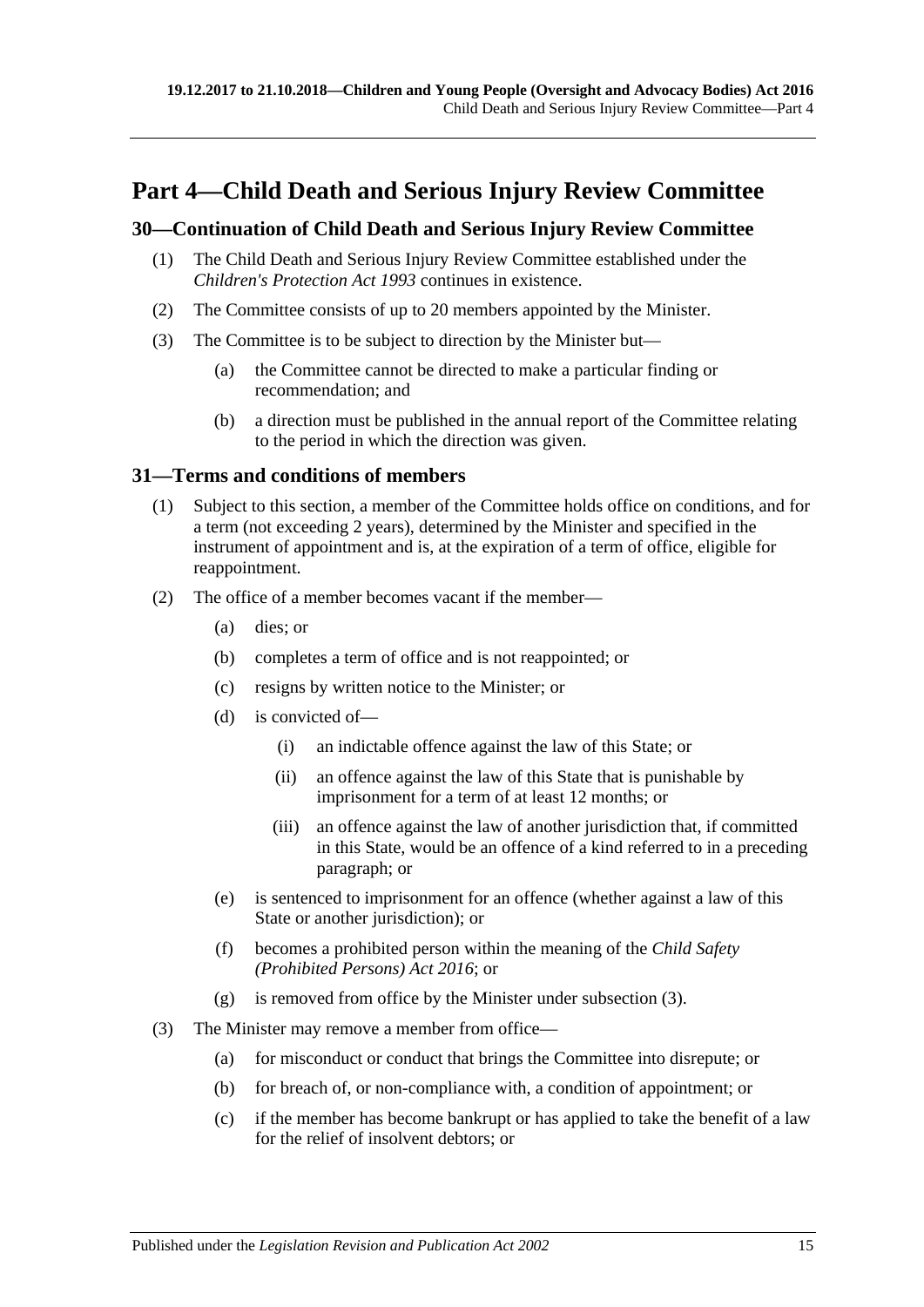- (d) if the member has been disqualified from managing corporations under Chapter 2D Part 2D.6 of the *Corporations Act 2001* of the Commonwealth; or
- (e) if the member has, because of mental or physical incapacity, failed to carry out duties of the position satisfactorily; or
- (f) for incompetence or neglecting the duties of the position; or
- (g) any other reason the Minister thinks fit.

#### <span id="page-15-0"></span>**32—Presiding member**

The Minister must appoint a member of the Committee as the presiding member of the Committee.

#### <span id="page-15-1"></span>**33—Procedures of the Committee**

- (1) Subject to this Act, a quorum of the Committee consists of one half the total number of its members (ignoring any fraction resulting from the division) plus 1.
- (2) The Committee must meet at least 5 times in each year.
- (3) The presiding member will preside at a meeting of the Committee and, in the absence of that person, a member chosen by the members present at the meeting will preside.
- (4) A question arising for decision at a meeting of the Committee will be decided by a majority of the votes cast by the members present at the meeting.
- (5) Each member present at a meeting of the Committee will be entitled to 1 vote on any question arising for decision at the meeting and, if the votes are equal, the person presiding will have a casting vote.
- (6) Subject to this Act and any directions of the Minister, the Committee may determine its own procedures.

## <span id="page-15-2"></span>**34—Delegation**

- (1) The Committee may delegate to a member, or a sub-committee of its members, any of its powers or functions under this Act.
- (2) A delegation under this section—
	- (a) must be by instrument in writing; and
	- (b) may be absolute or conditional; and
	- (c) does not derogate from the ability of the Committee to act in any matter; and
	- (d) is revocable at will.
- (3) A function or power delegated under this section may, if the instrument of delegation so provides, be further delegated.

#### <span id="page-15-3"></span>**35—Staff and resources**

The Minister must provide the Committee with the staff and other resources that the Committee reasonably needs for carrying out the Committee's functions.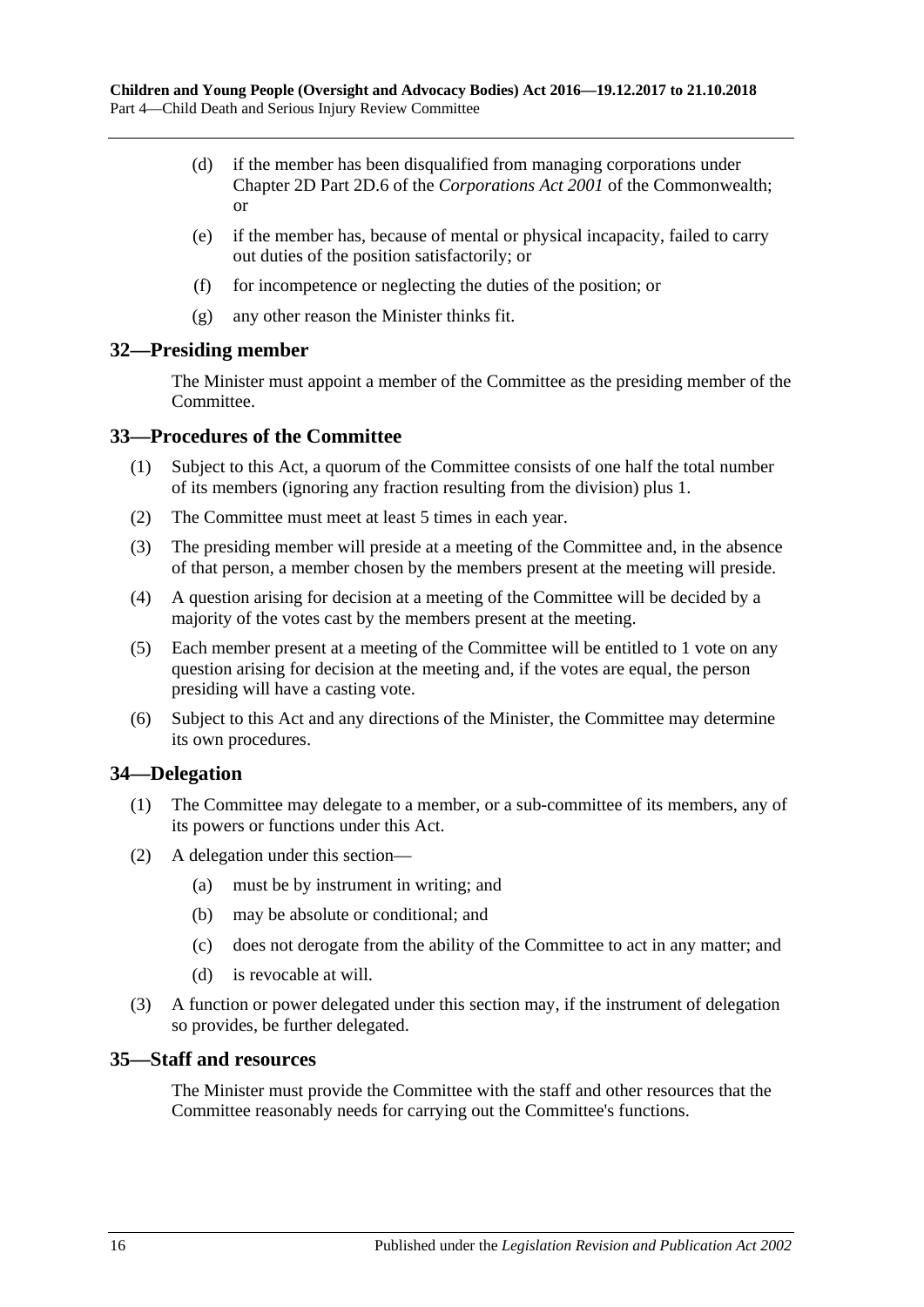#### <span id="page-16-0"></span>**36—Use of staff and facilities etc**

- (1) The Committee may, by agreement with the Minister responsible for an administrative unit of the Public Service, make use of the services of the staff, equipment or facilities of that administrative unit.
- (2) The Committee may, with the Minister's approval, engage an expert to assist it in the review of a particular case or in carrying out any other aspect of its functions.

#### <span id="page-16-1"></span>**37—Functions of the Committee**

- (1) The functions of the Committee are—
	- (a) to review cases in which children die or suffer serious injury with a view to identifying legislative or administrative means of preventing similar cases of death or serious injury in the future; and
	- (b) to make, and monitor the implementation of, recommendations for avoiding preventable child death or serious injury; and
	- (c) to maintain a database of child deaths and serious injuries and their circumstances and causes.
- (2) A review may be carried out if—
	- (a) the incident resulting in the child's death or serious injury occurred in the State; or
	- (b) the child was, at the time of the death or serious injury, ordinarily resident in the State.
- (3) The Committee should review a case of child death or serious injury if—
	- (a) there are grounds to suspect that the death or serious injury may be due to abuse or neglect; or
	- (b) there are grounds to believe that the death or serious injury might have been prevented by some kind of systemic change; or
	- (c) there had been, within 3 years before the incident resulting in the death or serious injury, a notification to the Department of suspected abuse or neglect of the child, or a member of the child's family; or
	- (d) the child was, at the time of death or serious injury, under the guardianship, or in the custody, of the Minister or was in custody or detention or in the care of a government agency; or
	- (e) the case has been referred to the Committee by the State Coroner.
- (4) The Committee must not review a case of child death or serious injury if to do so may compromise an ongoing criminal investigation of the case.
- (5) The Committee must not review a case of child death or serious injury unless—
	- (a) a coronial inquiry has been completed; or
	- (b) the State Coroner requests the Committee to carry out a review; or
	- (c) the State Coroner indicates that there is no present intention to carry out a coronial inquiry.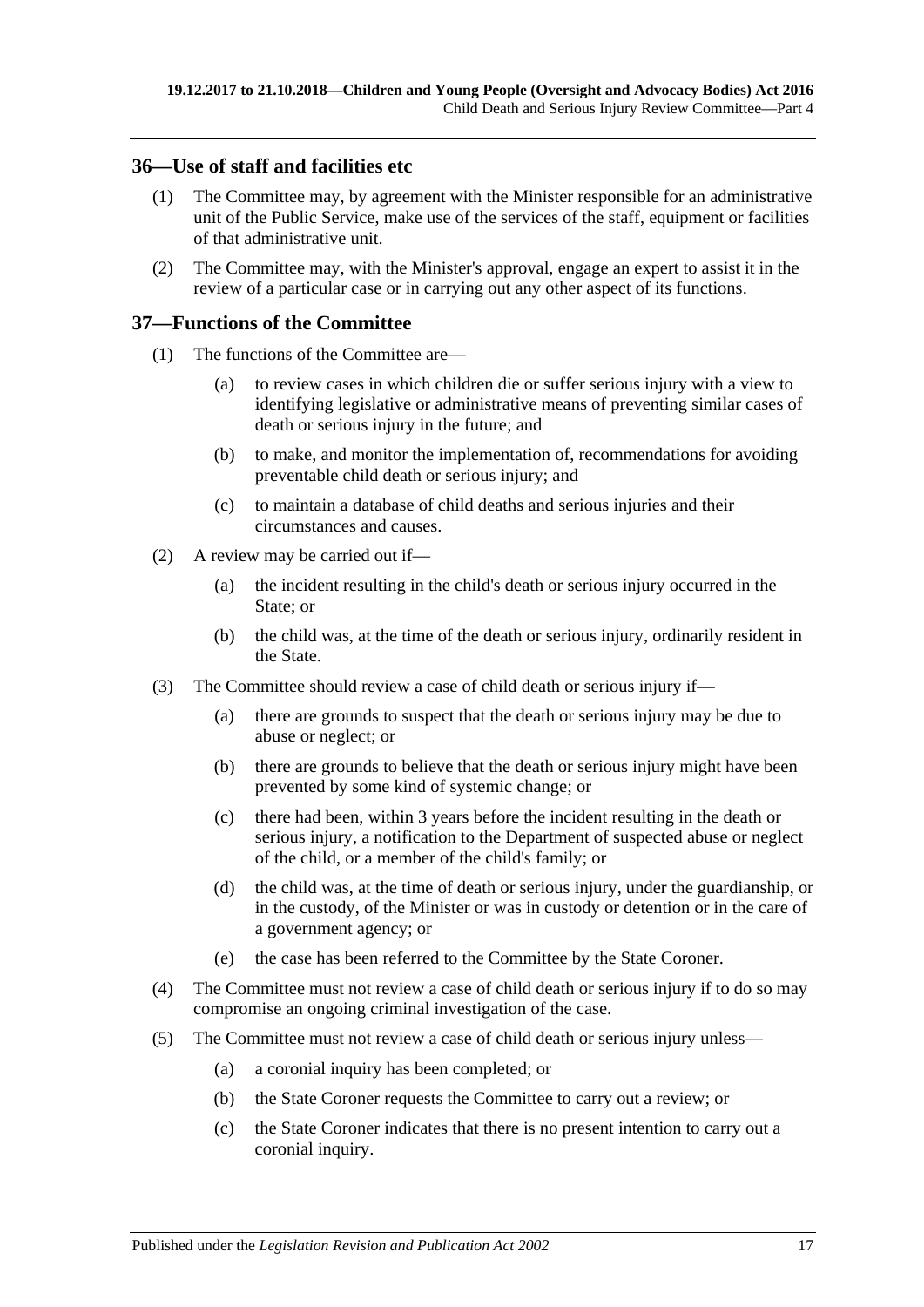- (6) Without limiting the ways in which the Committee may conduct a review, a review may be carried out by examination of coronial and other records and reports relevant to the case under review.
- (7) The Committee must not make a finding about civil or criminal liability.
- (8) The database maintained by the Committee may only be inspected in accordance with the regulations.

#### <span id="page-17-2"></span><span id="page-17-0"></span>**38—Powers of Committee**

- (1) Subject to this section, but without limiting any other provision of this Act, the Committee may, for the purposes of a review of a case of child death or serious injury, require a specified person (whether or not the person is a State authority, or an officer or employee of a State authority) to provide to the Committee such information or documents as may be specified in the notice (being information or documents in the possession of the person that the Committee reasonably requires for the review).
- <span id="page-17-3"></span>(2) A person must not refuse or fail to comply with a requirement under [subsection](#page-17-2) (1). Maximum penalty: \$10 000.
- (3) [Subsection](#page-17-3) (2) does not apply to a prescribed person in relation to a child who is the subject of the review.
- (4) The Committee cannot require a person to disclose or allow access to information or documents subject to the operation of Part 7 or 8 of the *[Health Care Act](http://www.legislation.sa.gov.au/index.aspx?action=legref&type=act&legtitle=Health%20Care%20Act%202008) 2008*.
- (5) If a State authority refuses or fails to comply with a requirement under [subsection](#page-17-2) (1), the Committee may, after consultation with the State authority—
	- (a) report the refusal or failure to the Minister and to the Minister responsible for the State authority (if any); and
	- (b) include details of the refusal or failure in the annual report of the Committee.
- (6) In this section—

*prescribed person*, in relation to a child, means a parent, step-parent, foster parent, brother, sister, uncle, aunt, grandfather or grandmother of the child.

#### <span id="page-17-1"></span>**39—Reporting obligations**

- (1) The Committee must, at the request of the Minister, provide a report to the Minister on the performance of its functions or on any other matter specified by the Minister.
- <span id="page-17-4"></span>(2) The Committee must, on or before 31 October in each year, report to the Minister on the performance of its functions during the preceding financial year.
- (3) The Minister must, within 6 sitting days after receiving a report under [subsection](#page-17-4) (2), have copies of the report laid before both Houses of Parliament.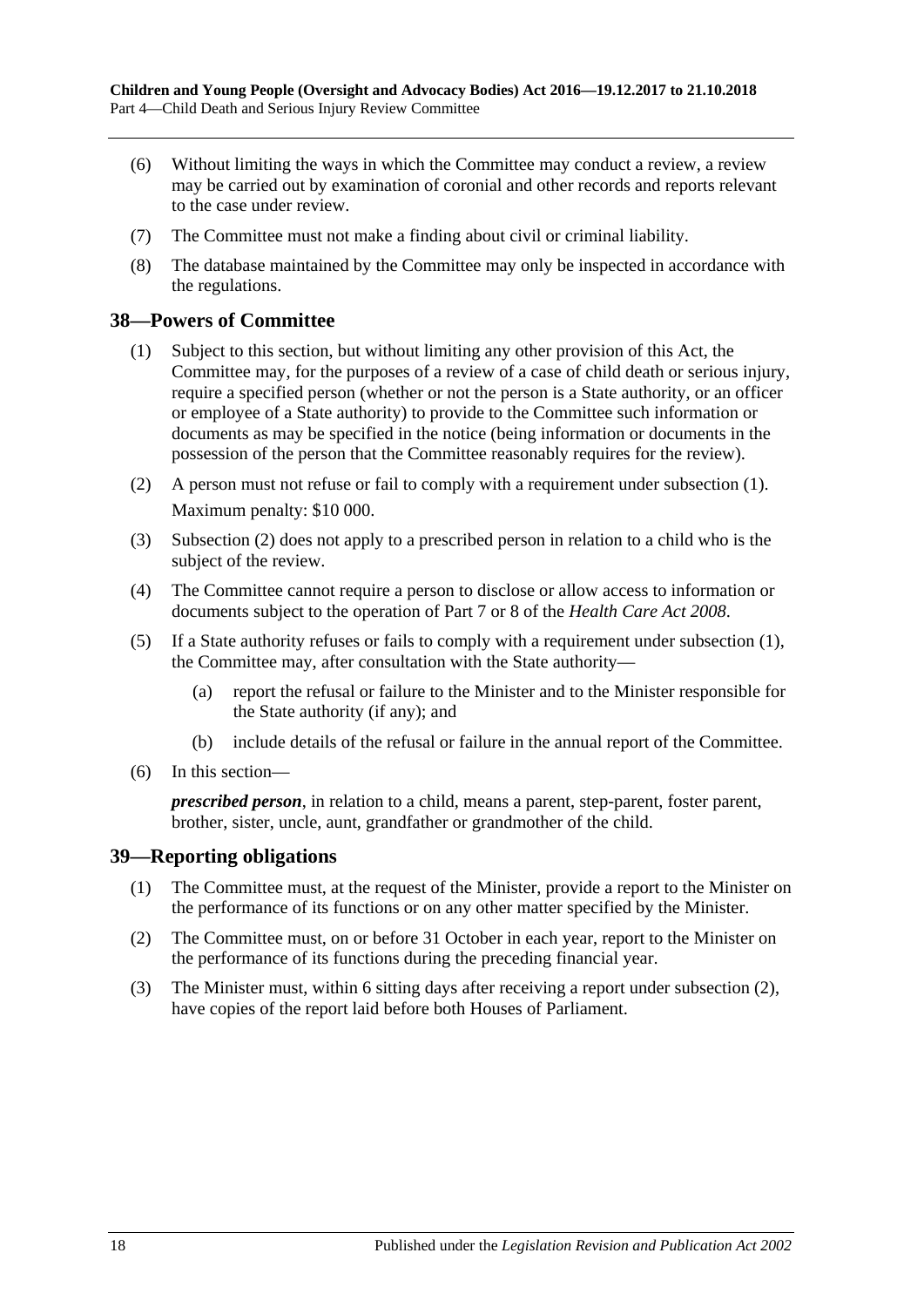# <span id="page-18-0"></span>**Part 5—Referral of matters**

## <span id="page-18-4"></span><span id="page-18-1"></span>**40—Guardian or Committee may refer matter to Commissioner**

- (1) If, in the course of performing functions under this Act, the Guardian or the Committee becomes aware of a matter that, in the opinion of the Guardian or Committee, should be referred to the Commissioner for action under [Part](#page-4-2) 2, then the Guardian or Committee (as the case requires) may, in a manner and form determined by the Commissioner, refer the matter to the Commissioner.
- (2) [Subsection](#page-18-4) (1) applies whether or not the Guardian or the Committee is reviewing, or has reviewed, an incident to which the matter relates.
- (3) Nothing in [subsection](#page-18-4) (1) prevents the Guardian or the Committee from reporting or referring the matter under any other provision of this Act or any other Act.

## <span id="page-18-2"></span>**41—Commissioner, Guardian and Committee may report, and must refer, certain matters to appropriate body**

- <span id="page-18-5"></span>(1) If, in the course of performing functions under this Act, the Commissioner, the Guardian or the Committee becomes aware of a matter that raises the possibility of professional misconduct or unprofessional conduct, or corruption, misconduct or maladministration in public administration, then the Commissioner, Guardian or Committee (as the case requires)—
	- (a) in the case of professional misconduct or unprofessional conduct—may report the matter to the relevant regulatory body for that profession; or
	- (b) in the case of corruption, misconduct or maladministration in public administration—must refer the matter to the Office for Public Integrity.
- (2) The Commissioner, the Guardian or the Committee (as the case requires) must comply with any reasonable request of the relevant regulatory body for further information in relation to the subject matter of a report under [subsection](#page-18-5) (1)(a).
- (3) In this section—

*corruption, misconduct or maladministration in public administration* means corruption in public administration, misconduct in public administration or maladministration in public administration, all within the meaning of the *[Independent](http://www.legislation.sa.gov.au/index.aspx?action=legref&type=act&legtitle=Independent%20Commissioner%20Against%20Corruption%20Act%202012)  [Commissioner Against Corruption Act](http://www.legislation.sa.gov.au/index.aspx?action=legref&type=act&legtitle=Independent%20Commissioner%20Against%20Corruption%20Act%202012) 2012*;

*Office for Public Integrity* means the Office for Public Integrity under the *[Independent Commissioner Against Corruption Act](http://www.legislation.sa.gov.au/index.aspx?action=legref&type=act&legtitle=Independent%20Commissioner%20Against%20Corruption%20Act%202012) 2012*.

## <span id="page-18-3"></span>**42—Commissioner and Guardian may make complaints to Ombudsman**

- <span id="page-18-6"></span>(1) Despite a provision of the *[Ombudsman Act](http://www.legislation.sa.gov.au/index.aspx?action=legref&type=act&legtitle=Ombudsman%20Act%201972) 1972*, the Commissioner or the Guardian may, on behalf of a child or young person, or a class of children or young people—
	- (a) make a complaint to the Ombudsman in respect of an administrative act; or
	- (b) make a prescribed child protection complaint to the Ombudsman,

and, for the purposes of the *[Ombudsman Act](http://www.legislation.sa.gov.au/index.aspx?action=legref&type=act&legtitle=Ombudsman%20Act%201972) 1972*, such a complaint will be taken to be a complaint made under that Act.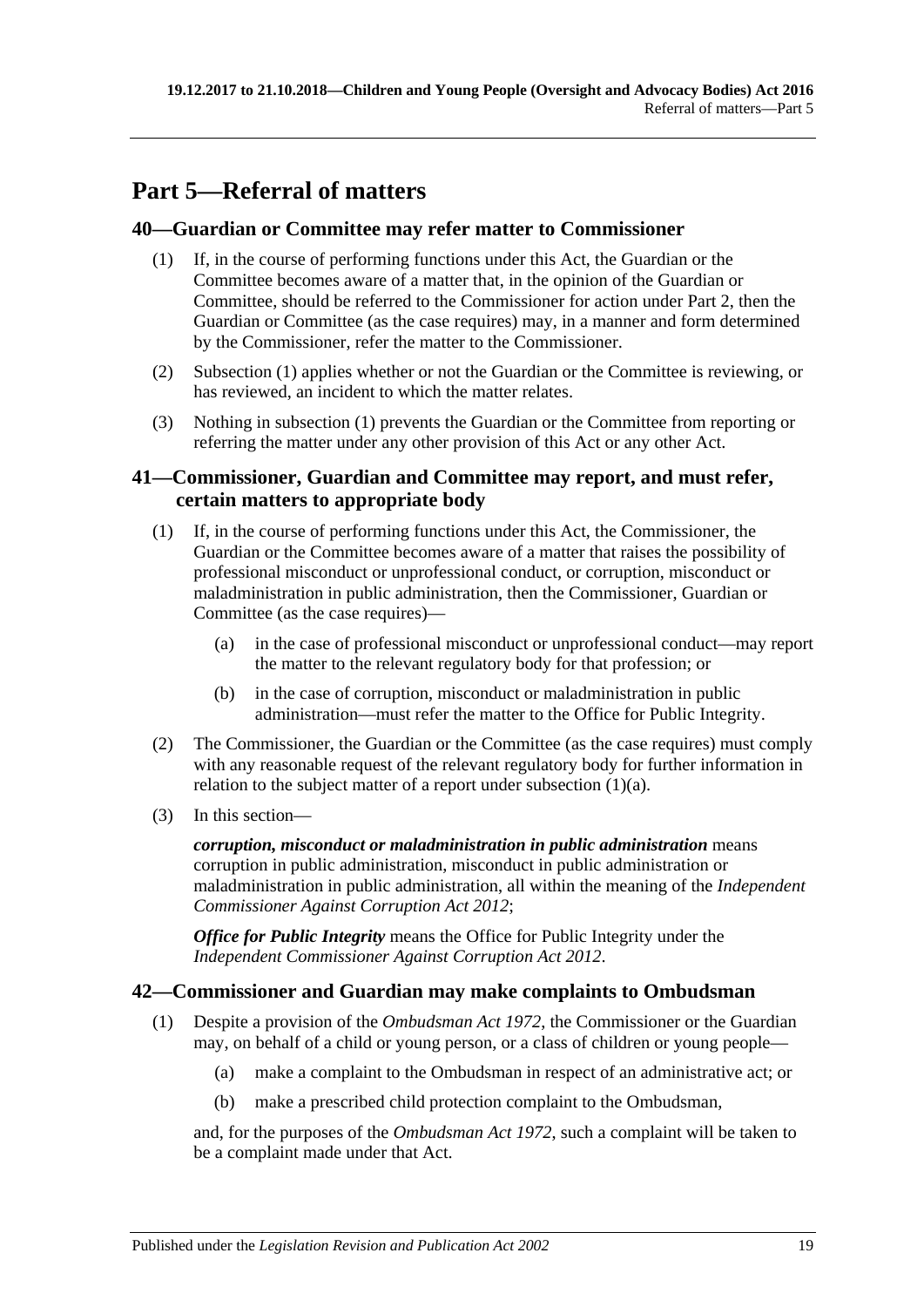- (2) Without limiting a provision of the *[Ombudsman Act](http://www.legislation.sa.gov.au/index.aspx?action=legref&type=act&legtitle=Ombudsman%20Act%201972) 1972*, the Ombudsman, in respect of a complaint referred to in [subsection](#page-18-6)  $(1)(b)$ , has the same jurisdiction and any additional powers that the Health and Community Services Complaints Commissioner would have under the *[Health and Community Services Complaints Act](http://www.legislation.sa.gov.au/index.aspx?action=legref&type=act&legtitle=Health%20and%20Community%20Services%20Complaints%20Act%202004) 2004* in respect of such a complaint.
- (3) In this section—

*administrative act* has the same meaning as in the *[Ombudsman Act](http://www.legislation.sa.gov.au/index.aspx?action=legref&type=act&legtitle=Ombudsman%20Act%201972) 1972*;

*prescribed child protection complaint* has the same meaning as in section 28A of the *[Health and Community Services Complaints Act](http://www.legislation.sa.gov.au/index.aspx?action=legref&type=act&legtitle=Health%20and%20Community%20Services%20Complaints%20Act%202004) 2004*.

## <span id="page-19-0"></span>**43—Commissioner and Guardian may make complaints to Health and Community Services Complaints Commissioner**

- <span id="page-19-2"></span>(1) Subject to this section, but despite a provision of the *[Health and Community Services](http://www.legislation.sa.gov.au/index.aspx?action=legref&type=act&legtitle=Health%20and%20Community%20Services%20Complaints%20Act%202004)  [Complaints Act](http://www.legislation.sa.gov.au/index.aspx?action=legref&type=act&legtitle=Health%20and%20Community%20Services%20Complaints%20Act%202004) 2004*, the Commissioner or the Guardian may make a complaint to the Health and Community Services Complaints Commissioner on behalf of a child or young person, or a class of children or young people, in respect of a ground referred to in section 25 of that Act (and such a complaint will be taken to be a complaint made under that Act).
- (2) In determining whether to make a complaint under [subsection](#page-19-2) (1), the Commissioner or the Guardian (as the case requires)—
	- (a) must have regard to the fact that a prescribed child protection complaint should, unless it is a complaint of a kind identified in an administrative arrangement under section 28A of the *[Health and Community Services](http://www.legislation.sa.gov.au/index.aspx?action=legref&type=act&legtitle=Health%20and%20Community%20Services%20Complaints%20Act%202004)  [Complaints Act](http://www.legislation.sa.gov.au/index.aspx?action=legref&type=act&legtitle=Health%20and%20Community%20Services%20Complaints%20Act%202004) 2004*, be made to the Ombudsman; and
	- (b) must consider whether a complaint should instead be made under [section](#page-18-3) 42.
- (3) Nothing in this section limits the operation of section 28A of the *[Health and](http://www.legislation.sa.gov.au/index.aspx?action=legref&type=act&legtitle=Health%20and%20Community%20Services%20Complaints%20Act%202004)  [Community Services Complaints Act](http://www.legislation.sa.gov.au/index.aspx?action=legref&type=act&legtitle=Health%20and%20Community%20Services%20Complaints%20Act%202004) 2004*.
- (4) In this section—

*prescribed child protection complaint* has the same meaning as in section 28A of the *[Health and Community Services Complaints Act](http://www.legislation.sa.gov.au/index.aspx?action=legref&type=act&legtitle=Health%20and%20Community%20Services%20Complaints%20Act%202004) 2004*.

## <span id="page-19-1"></span>**44—Immediate reports to Parliament**

- (1) The Commissioner, the Guardian or the Committee may make a report to the Parliament on any matter related to their functions under this Act if satisfied that the matter raises issues of such importance to the safety or wellbeing of children and young people that the Parliament should be made aware of the matter as a matter of urgency.
- (2) A copy of the report must be delivered to the President of the Legislative Council and the Speaker of the House of Assembly.
- (3) The President of the Legislative Council and the Speaker of the House of Assembly must, on the first sitting day after receiving a report, lay it before their respective Houses.
- (4) The Commissioner, the Guardian or the Committee (as the case requires) must also give a copy of the report to the Minister.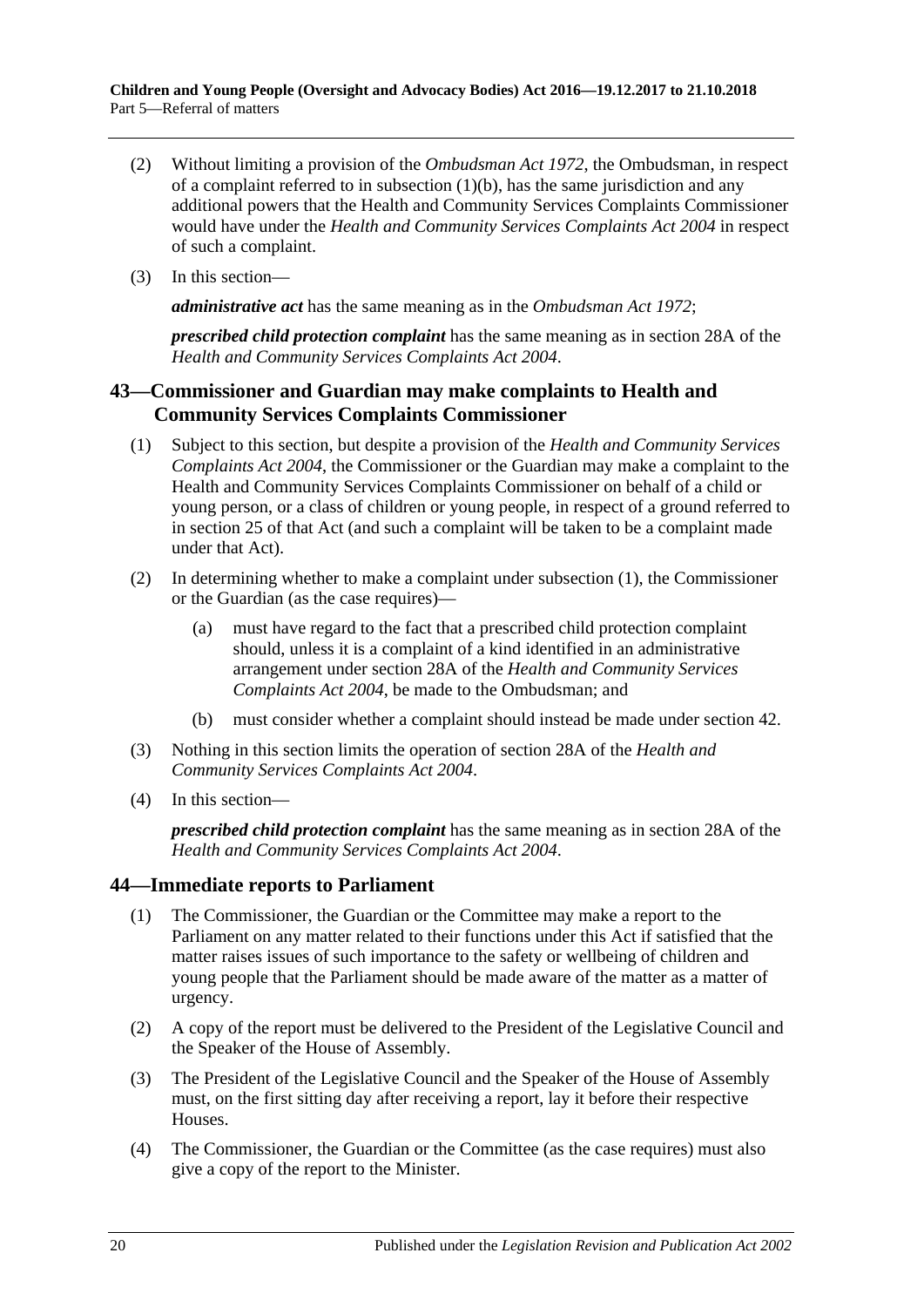## <span id="page-20-0"></span>**45—Referral of matters to inquiry agencies etc not affected**

- (1) Nothing in this Act prevents a matter from being referred to an inquiry agency or any other appropriate person or body at any time (whether or not an inquiry or other proceedings are being or have been undertaken under this Act).
- (2) The referral of a matter does not prevent the Commissioner, the Guardian or the Committee from performing functions or exercising powers in respect of the matter (but in such a case the Commissioner, Guardian or Committee must endeavour to avoid, as far as practicable, prejudice to any person affected by the referral).
- (3) In this section—

*inquiry agency* means—

- (a) South Australia Police; or
- (b) the Ombudsman; or
- (c) the State Coroner; or
- (d) the Independent Commissioner Against Corruption; or
- (e) the Commissioner for Public Sector Employment; or
- (f) the Health and Community Services Complaints Commissioner; or
- (g) the Guardian.

# <span id="page-20-1"></span>**Part 6—Child Development Council**

## <span id="page-20-2"></span>**Division 1—Child Development Council**

## <span id="page-20-3"></span>**46—Establishment of Child Development Council**

- (1) The *Child Development Council* is established.
- (2) The Council consists of up to 12 members appointed by the Minister, being persons who collectively have, in the opinion of the Minister, the knowledge, skills and experience necessary to enable the Council to carry out its functions effectively.
- (3) The Minister must, before appointing a member to the Council, call for expressions of interest under a scheme determined by the Minister for the purposes of this section.
- (4) The Minister may appoint a person to be the deputy of a member of the Council.
- (5) A deputy may act as a member of the Council during any period of absence of the member in relation to whom the deputy has been appointed.

## <span id="page-20-4"></span>**47—Terms and conditions of membership**

- (1) Subject to this section, a member of the Council will hold office on conditions, and for a term (not exceeding 2 years), determined by the Minister and specified in the instrument of appointment and is, at the expiration of a term of office, eligible for reappointment.
- (2) The office of a member becomes vacant if the member—
	- (a) dies; or
	- (b) completes a term of office and is not reappointed; or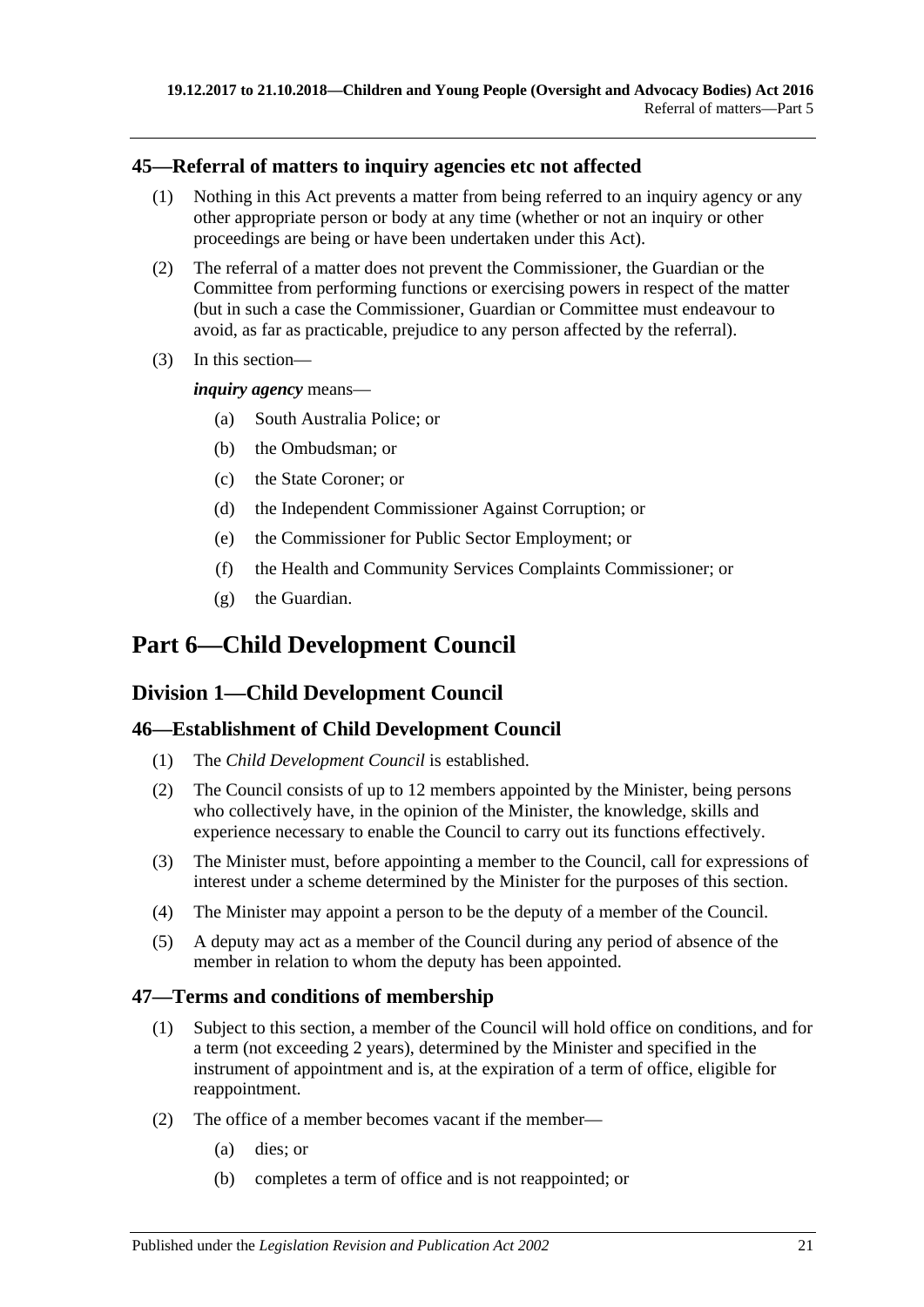- (c) resigns by written notice to the Minister; or
- (d) is convicted of—
	- (i) an indictable offence against the law of this State; or
	- (ii) an offence against the law of this State that is punishable by imprisonment for a term of at least 12 months; or
	- (iii) an offence against the law of another jurisdiction that, if committed in this State, would be an offence of a kind referred to in a preceding paragraph; or
- (e) is sentenced to imprisonment for an offence (whether against a law of this State or another jurisdiction); or
- (f) becomes a prohibited person within the meaning of the *[Child Safety](http://www.legislation.sa.gov.au/index.aspx?action=legref&type=act&legtitle=Child%20Safety%20(Prohibited%20Persons)%20Act%202016)  [\(Prohibited Persons\) Act](http://www.legislation.sa.gov.au/index.aspx?action=legref&type=act&legtitle=Child%20Safety%20(Prohibited%20Persons)%20Act%202016) 2016*; or
- (g) is removed from office by the Minister under [subsection](#page-21-2) (3).
- <span id="page-21-2"></span>(3) The Minister may remove a member from office—
	- (a) for misconduct or conduct that may bring the Council into disrepute; or
	- (b) for breach of, or non-compliance with, a condition of appointment; or
	- (c) if the member has become bankrupt or has applied to take the benefit of a law for the relief of insolvent debtors; or
	- (d) if the member has been disqualified from managing corporations under Chapter 2D Part 2D.6 of the *Corporations Act 2001* of the Commonwealth; or
	- (e) if the member has, because of mental or physical incapacity, failed to carry out duties of the position satisfactorily; or
	- (f) for incompetence or neglecting the duties of the position; or
	- (g) any other reason the Minister thinks fit.
- (4) An act or proceeding of the Council is not invalid by reason only of a vacancy in its membership or a defect in the appointment of a member.

#### <span id="page-21-0"></span>**48—Presiding member and deputy presiding member**

The Minister must appoint 1 of the members of the Council to be the presiding member of the Council and 1 to be the deputy presiding member.

#### <span id="page-21-1"></span>**49—Delegation**

- (1) The Council may delegate a function or power under this Act (other than a prescribed function or power)—
	- (a) to a member of the Council; or
	- (b) to a committee established by the Council; or
	- (c) to a specified body or person (including a person for the time being holding or acting in a specified office or position).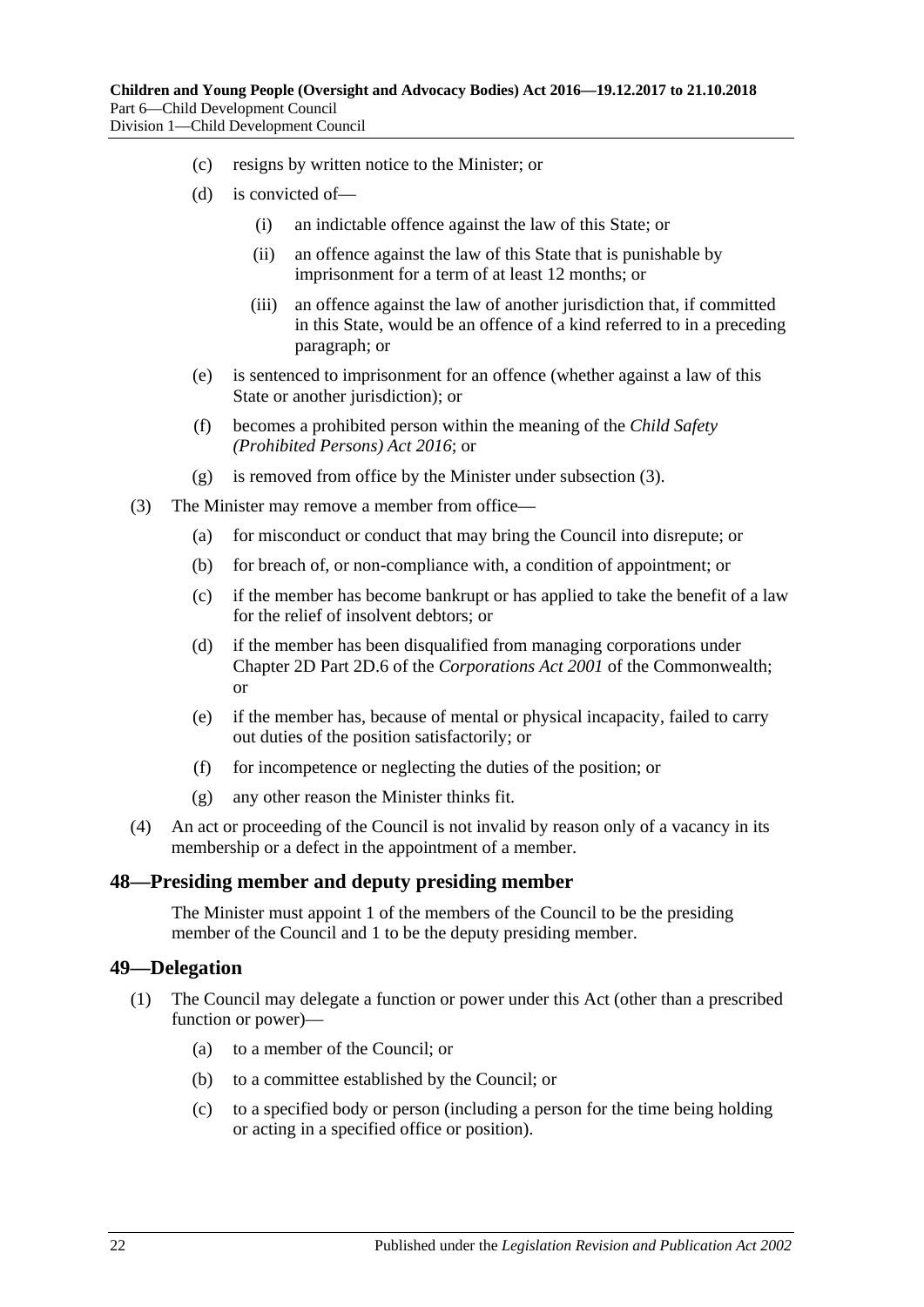- (2) A delegation under this section—
	- (a) must be by instrument in writing; and
	- (b) may be absolute or conditional; and
	- (c) does not derogate from the ability of the Council to act in any matter; and
	- (d) is revocable at will.
- (3) A function or power delegated under this section may, if the instrument of delegation so provides, be further delegated.

#### <span id="page-22-0"></span>**50—Committees**

- (1) The Council may establish committees—
	- (a) to advise the Council; or
	- (b) to carry out functions on behalf of the Council.
- (2) The membership of a committee will be determined by the Council and may, but need not, consist of, or include, members of the Council.
- (3) The Council will determine who will be the presiding member of a committee.
- <span id="page-22-2"></span>(4) The procedures to be observed in relation to the conduct of the business of a committee will be—
	- (a) as determined by the Council; and
	- (b) insofar as a procedure is not determined under [paragraph](#page-22-2) (a)—as determined by the committee.

#### <span id="page-22-1"></span>**51—Council's procedures**

- (1) Subject to this Act, a quorum of the Council consists of one half the total number of its members (ignoring any fraction resulting from the division) plus 1.
- (2) The Council must meet at least 6 times in any calendar year.
- (3) The presiding member will preside at a meeting of the Council and, in the absence of that person, or, in that member's absence, by the deputy presiding member and, in the absence of both the presiding member and the deputy presiding member, the members present at a meeting of the Council must choose 1 of their number to preside at the meeting.
- (4) A decision carried by a majority of the votes cast by members of the Council at a meeting is a decision of the Council.
- (5) Each member present at a meeting of the Council has 1 vote on any question arising for decision (but, to avoid doubt, the member presiding at the meeting does not have a casting vote if the votes are equal).
- (6) The Council must have accurate minutes kept of its meetings.
- (7) Subject to this Act and any direction of the Minister, the Council may determine its own procedures.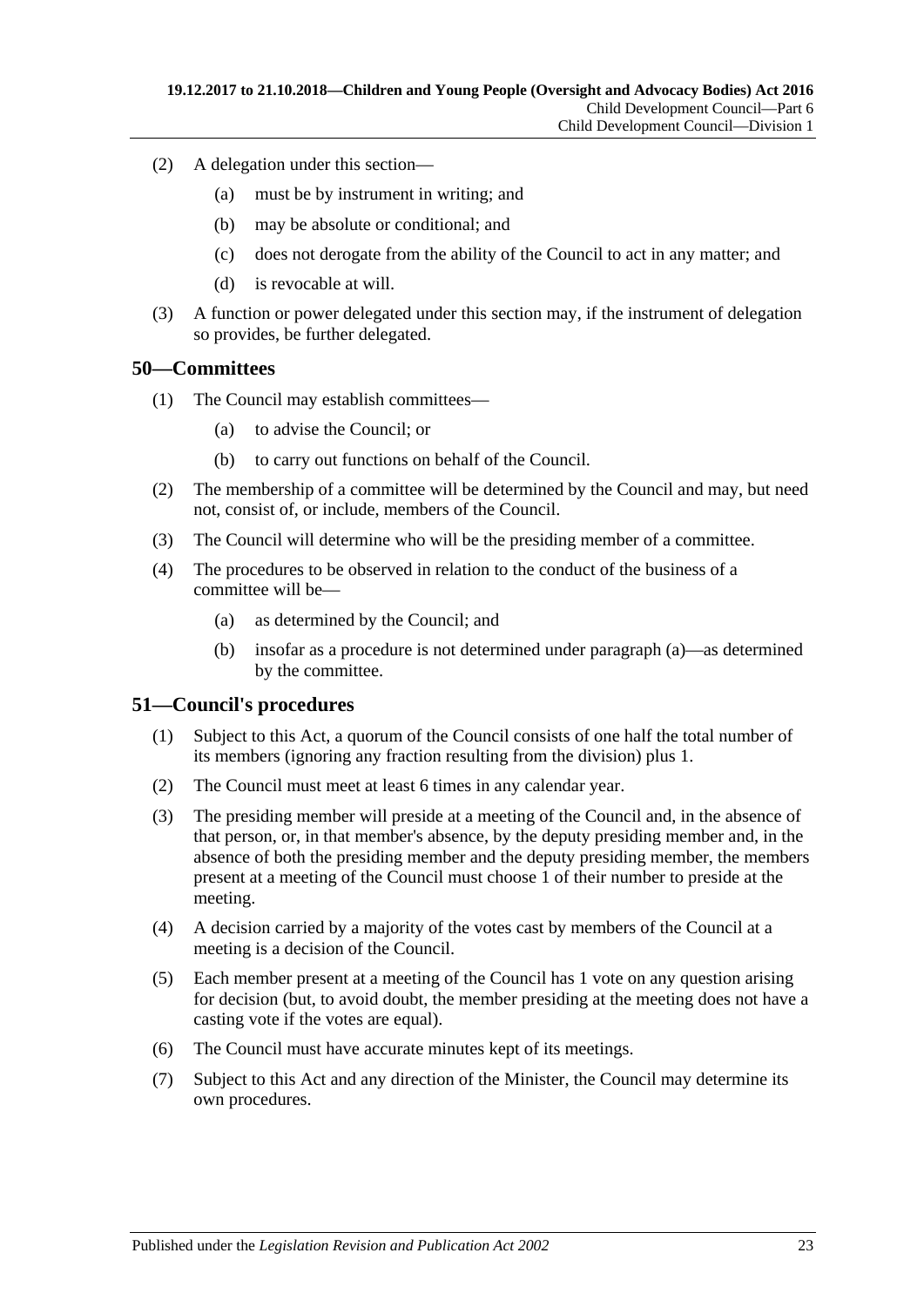#### <span id="page-23-0"></span>**52—Commissioner or representative may attend meetings of Council**

The Commissioner, or a person authorised in writing by the Commissioner—

- (a) may attend and take part in discussions at any meeting of the Council; and
- (b) may have access to papers provided to members for the purposes of any meeting of the Council,

but does not have a vote on any question arising for decision at a meeting of the Council.

#### <span id="page-23-1"></span>**53—Staff and resources**

The Minister must provide the Council with the staff and other resources that the Council reasonably needs for carrying out the Council's functions.

#### <span id="page-23-2"></span>**54—Use of staff etc of Public Service**

The Council may, under an arrangement established by the Minister administering an administrative unit of the Public Service, make use of the staff, equipment or facilities of that administrative unit.

#### <span id="page-23-3"></span>**55—Functions and powers of Council**

- (1) The primary function of the Council is to prepare and maintain the *Outcomes Framework for Children and Young People*.
- (2) The Council has the following additional functions:
	- (a) to advise and report to the Government on the effectiveness of the Outcomes Framework in—
		- (i) keeping children and young people safe from harm; and
		- (ii) ensuring that children and young people are cared for in a way that allows them to realise their potential; and
		- (iii) improving the physical and mental health, and the emotional wellbeing, of children and young people; and
		- (iv) improving the participation of children and young people in educational and vocational training; and
		- (v) improving the participation of children and young people in sporting, creative, cultural and other recreational activities; and
		- (vi) ensuring that children and young people are properly prepared for taking their position in society as responsible citizens; and
		- (vii) maintaining the cultural identity of children and young people;
	- (b) to promote the implementation of the Outcomes Framework in respect of matters affecting children and young people under the laws of the State;
	- (c) such other functions as may be assigned to the Council under this or any other Act or by the Minister.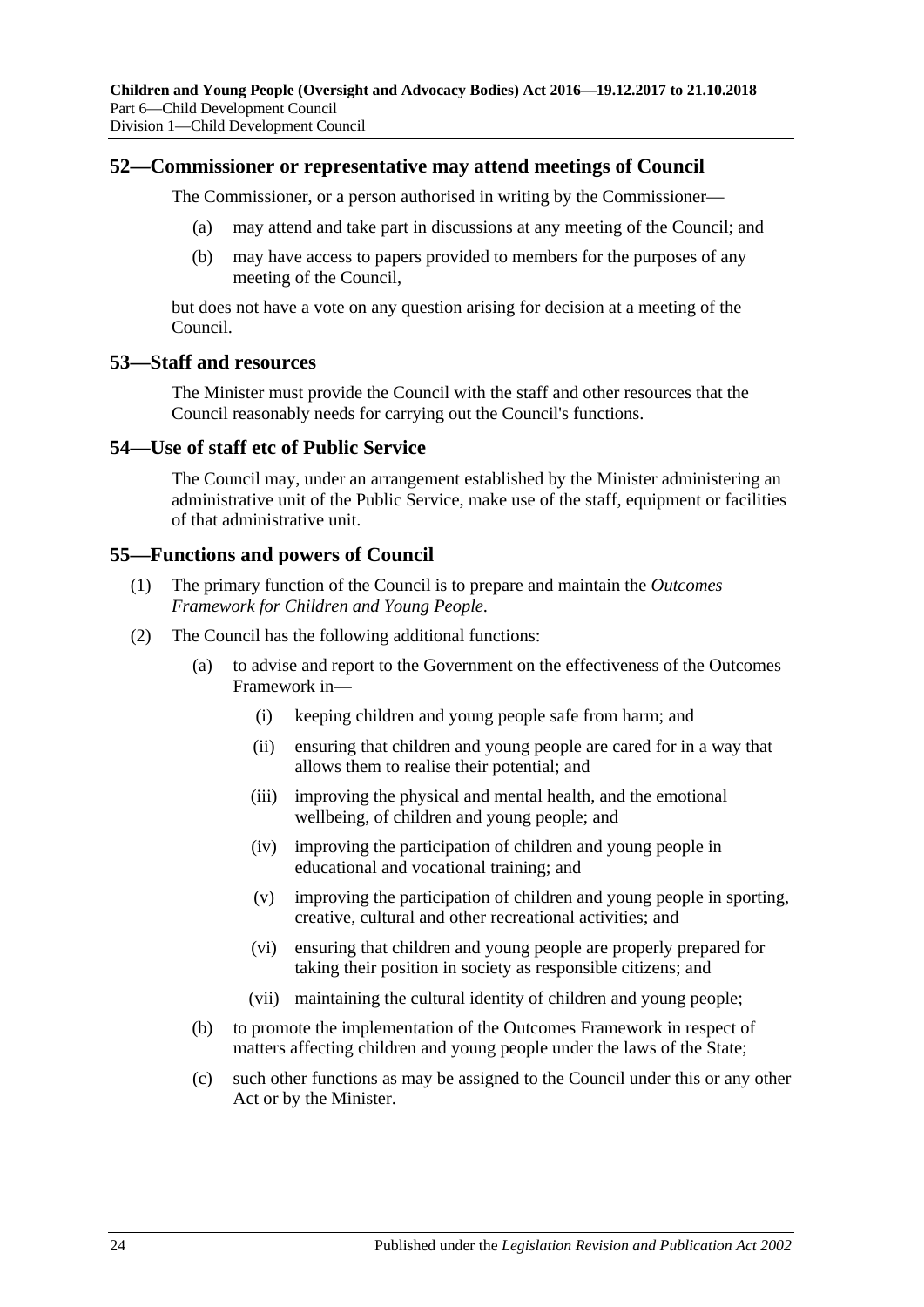- (3) In performing the functions under this section, the Council should, as far as is reasonably practicable, seek to work collaboratively with—
	- (a) State authorities and Commonwealth agencies that have functions that are relevant to those of the Council; and
	- (b) relevant industry, professional and community groups and organisations.
- (4) Subject to this Act, the Council has such powers as may be necessary or expedient for the performance of the Council's functions.

## <span id="page-24-0"></span>**56—Reporting obligations**

- (1) The Council must, at the request of the Minister, provide a report to the Minister on the performance of its functions or on any other matter specified by the Minister.
- <span id="page-24-3"></span>(2) The Council must, on or before 31 October in each year, report to the Minister on the performance of its functions during the preceding financial year.
- (3) The Minister must, within 6 sitting days after receiving a report under [subsection](#page-24-3) (2), have copies of the report laid before both Houses of Parliament.

## <span id="page-24-1"></span>**Division 2—Outcomes Framework for Children and Young People**

## <span id="page-24-2"></span>**57—Outcomes Framework for Children and Young People**

- (1) There is to be an *Outcomes Framework for Children and Young People*.
- (2) Without limiting any other matter that may be included in the Outcomes Framework, the Outcomes Framework must include a Charter for Children and Young People.
- (3) The Outcomes Framework is to be prepared by the Child Development Council.
- (4) The Council must, in preparing the Outcomes Framework—
	- (a) act in accordance with any instructions of the Minister; and
	- (b) consult with—
		- (i) the Commissioner; and
		- (ii) any other person or body prescribed by the regulations,

and may consult with any other person or body that the Council thinks appropriate; and

- (c) engage children and young people, and their parents, carers and families; and
- (d) ensure an appropriate focus on the needs of priority population groups; and
- (e) develop performance indicators against which progress in relation to the development and wellbeing of children and young people in the State can be tracked over time.
- (5) The regulations may make further provisions with regard to the Outcomes Framework including, without limiting the generality of this subsection, provisions relating to—
	- (a) how the Outcomes Framework is to be prepared; and
	- (b) the form of the Outcomes Framework and any variation of the Outcomes Framework; and
	- (c) the kinds of information to be included in the Outcomes Framework; and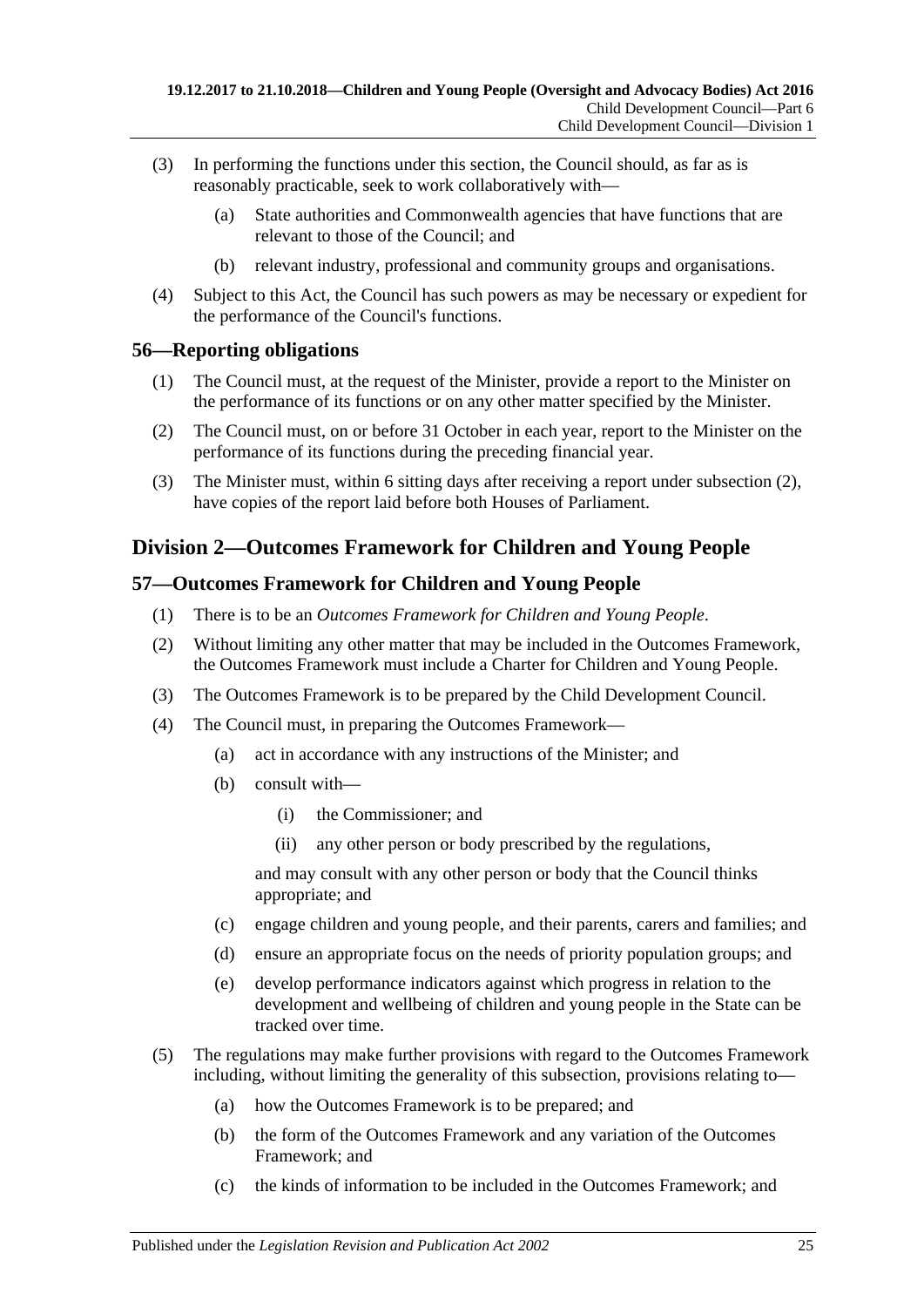Division 2—Outcomes Framework for Children and Young People

- (d) consultation requirements relating to the Outcomes Framework; and
- (e) consideration and approval of the Outcomes Framework by the Minister; and
- (f) requirements as to the ongoing review of the Outcomes Framework; and
- (g) variation or substitution of the Outcomes Framework,

including provisions limiting a matter referred to in a preceding paragraph.

- (6) The Outcomes Framework, and any variation or substitution of the Outcomes Framework, has effect from the time it is approved by the Minister.
- (7) The Council must, on the Outcomes Framework or a variation of the Outcomes Framework being approved by the Minister—
	- (a) cause the Outcomes Framework or variation to be published in the Gazette; and
	- (b) cause the Outcomes Framework to be published on a website determined by the Minister.

#### <span id="page-25-4"></span><span id="page-25-0"></span>**58—Statutory duty of State authorities in respect of Outcomes Framework**

- (1) Every State authority must, in carrying out its functions or exercising its powers, have regard to, and seek to give effect to, the Outcomes Framework.
- (2) A State authority will be taken not to be in breach of [subsection](#page-25-4) (1) if the State authority is acting—
	- (a) in accordance with a requirement under this or any other Act; or
	- (b) in circumstances prescribed by the regulations.
- (3) A failure by a State authority to comply with this section does not, of itself, give rise to any civil liability against the Crown, the State authority or any other person.

# <span id="page-25-1"></span>**Part 7—Information gathering and sharing**

## <span id="page-25-2"></span>**59—No obligation to maintain secrecy**

No obligation to maintain secrecy or other restriction on the disclosure of information applies in relation to the disclosure of information to the Commissioner, the Guardian or the Committee under this Act, except an obligation or restriction designed to keep the identity of an informant or notifier secret.

## <span id="page-25-5"></span><span id="page-25-3"></span>**60—Commissioner may require State authority to provide report**

- (1) The Commissioner may, if the Commissioner is of the opinion that it is necessary or would otherwise assist the Commissioner in the performance of functions under this Act, require a State authority to prepare and provide a report to the Commissioner in relation to the matters, and in accordance with any requirements, specified in the notice.
- <span id="page-25-6"></span>(2) If a State authority has not complied with a requirement under [subsection](#page-25-5) (1), the Commissioner may require the State authority to provide to the Commissioner within a specified period a report setting out the reasons for non-compliance.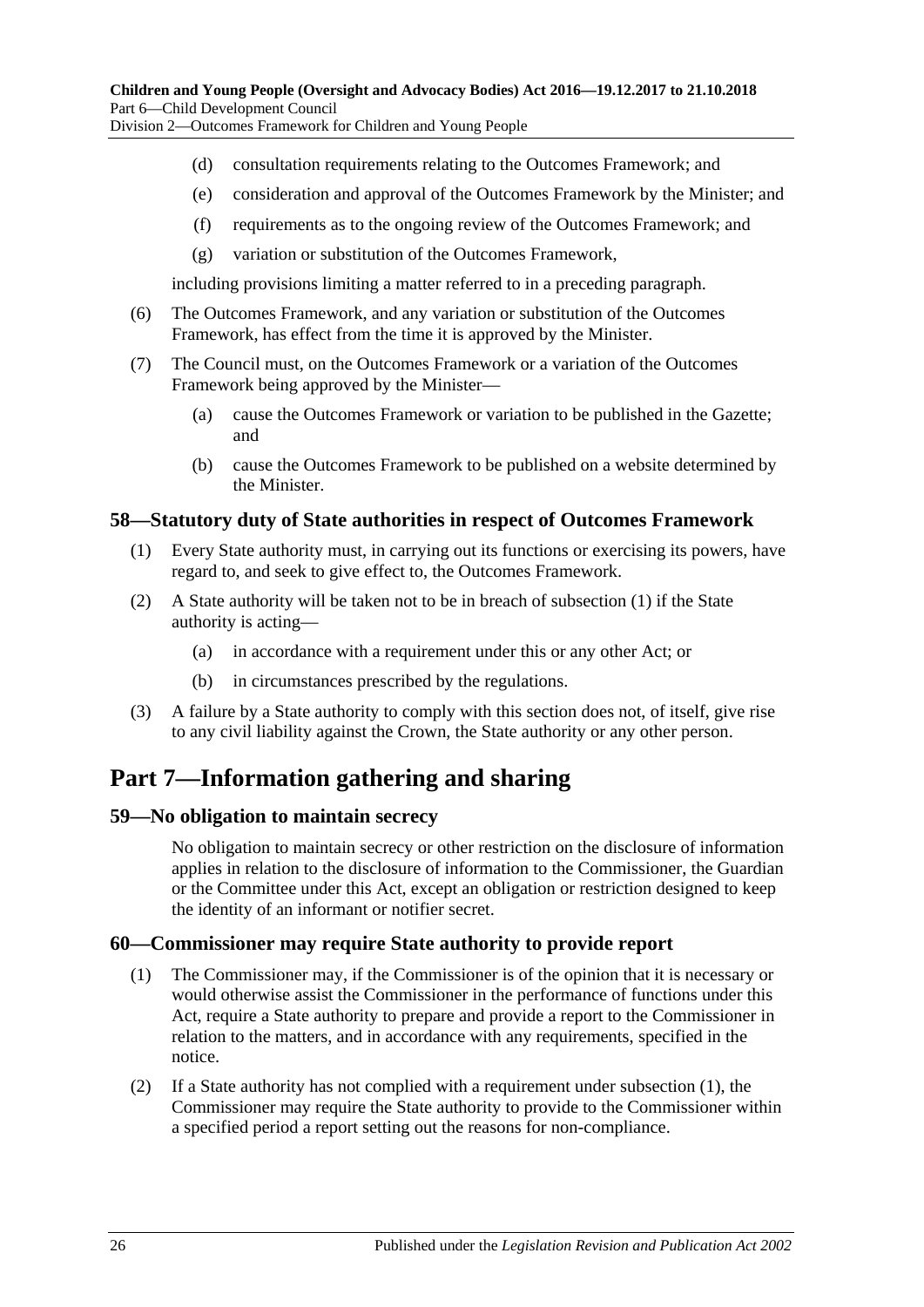- <span id="page-26-2"></span>(3) The Commissioner may, on receiving a report under [subsection](#page-25-6) (2), submit a copy of the report to the Minister setting out the views of the Commissioner in respect of the State authority's non-compliance.
- <span id="page-26-3"></span>(4) The Minister must, on receiving a report under [subsection](#page-26-2) (3), prepare a report to Parliament setting out—
	- (a) the Minister's response to the Commissioner's report; and
	- (b) any other information required by the regulations.
- (5) The Minister must, within 6 sitting days after completing a report under [subsection](#page-26-3) (4), cause a copy of both the report and the Commissioner's report under [subsection](#page-26-2) (3) to be laid before both Houses of Parliament.

## <span id="page-26-4"></span><span id="page-26-0"></span>**61—Commissioner, Guardian or Council may require information**

- (1) The Commissioner or the Guardian may, by notice in writing, require a specified person (whether or not the person is a State authority, or an officer or employee of a State authority) to provide to them such information, or such documents, as may be specified in the notice (being information or documents in the possession of the person or body that the Commissioner or Guardian reasonably requires for the performance of functions under this Act).
- (2) A person of whom a requirement is made under [subsection](#page-26-4) (1) must give the specified information or documents to the Commissioner or Guardian (as the case requires) within the period specified in the notice.
- (3) A person who refuses or fails to comply with a notice under [subsection](#page-26-4) (1) is guilty of an offence.

Maximum penalty: \$10 000.

- (4) If a State authority refuses or fails to comply with a notice under [subsection](#page-26-4) (1), the Commissioner or Guardian (as the case requires) may, after consultation with the State authority—
	- (a) report the refusal or failure to the Minister and to the Minister responsible for the State authority (if any); and
	- (b) include details of the refusal or failure in the annual report of the Commissioner or Guardian.
- (5) The Minister may, by notice in writing, exempt a specified person or body, or persons or bodies of a specified class, from the operation of this section.
- (6) An exemption—
	- (a) may be conditional or unconditional; and
	- (b) may be varied or revoked by the Minister by further notice in writing.

#### <span id="page-26-1"></span>**62—Sharing of information between certain persons and bodies**

- (1) This section applies to the following persons and bodies:
	- (a) the Commissioner;
	- (b) the Guardian;
	- (c) the Committee;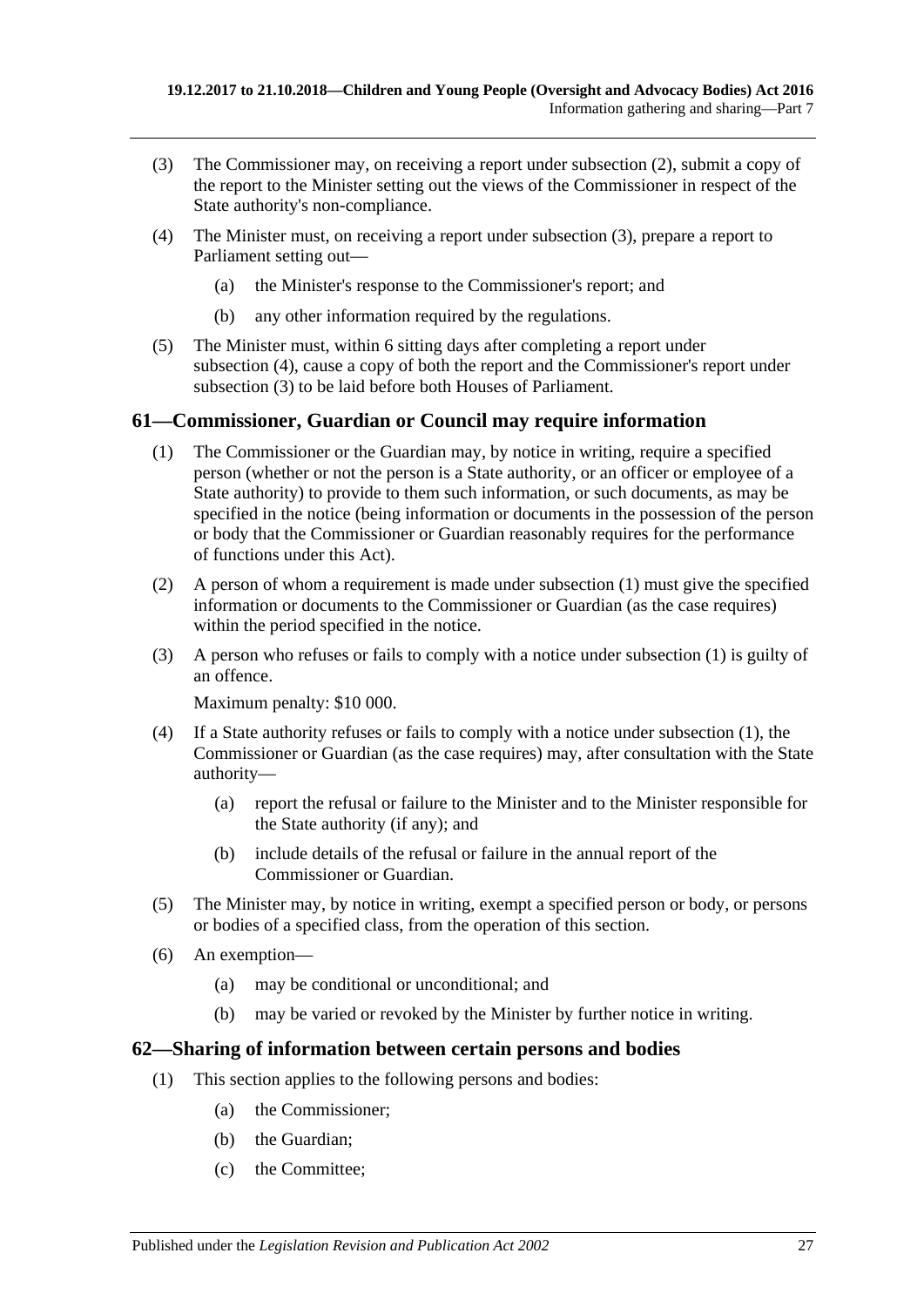- (d) the Council;
- (e) a State authority;
- (f) any other person or body declared by the regulations to be included in the ambit of this subsection.
- (2) Despite any other Act or law, a person or body to whom this section applies (the *provider*) may, in accordance with any requirement set out in the regulations, provide prescribed information and documents to another person or body to whom this section applies (the *recipient*) if the provider reasonably believes that the provision of the information or documents would assist the recipient—
	- (a) to perform official functions relating to the health, safety, welfare or wellbeing of a child or young person or class of children or young people; or
	- (b) to manage any risk to a child or young person or class of children or young people that might arise in the recipient's capacity as an employer or provider of services.
- <span id="page-27-3"></span>(3) Despite any other Act or law, information or documents that do not directly or indirectly disclose the identity of any person may be provided by one person or body to whom this section applies to another without restriction.
- (4) [Subsection](#page-27-3) (3) applies—
	- (a) whether or not the information or documents consist of or include prescribed information and documents; and
	- (b) whether the information or document ever disclosed the identity of a person, or has been redacted so as to de-identify it.
- (5) Information may be provided under this section regardless of whether the provider has been requested to provide the information.
- (6) In this section—

#### *prescribed information and documents* means—

- (a) information or documents relating to the health, safety, welfare or wellbeing of a particular child or young person or class of children or young people; or
- (b) any other information or document of a kind prescribed by the regulations for the purposes of this definition.

#### <span id="page-27-0"></span>**63—Interaction with** *Public Sector (Data Sharing) Act 2016*

Nothing in this Part affects the operation of the *[Public Sector \(Data Sharing\)](http://www.legislation.sa.gov.au/index.aspx?action=legref&type=act&legtitle=Public%20Sector%20(Data%20Sharing)%20Act%202016)  Act [2016](http://www.legislation.sa.gov.au/index.aspx?action=legref&type=act&legtitle=Public%20Sector%20(Data%20Sharing)%20Act%202016)*.

## <span id="page-27-1"></span>**Part 8—Miscellaneous**

#### <span id="page-27-2"></span>**64—Obstruction etc**

A person must not, without reasonable excuse, obstruct, hinder, resist or improperly influence, or attempt to obstruct, hinder, resist or improperly influence, the Commissioner, the Guardian, the Committee or the Council in the performance or exercise of a function or power under this Act.

Maximum penalty: \$10 000.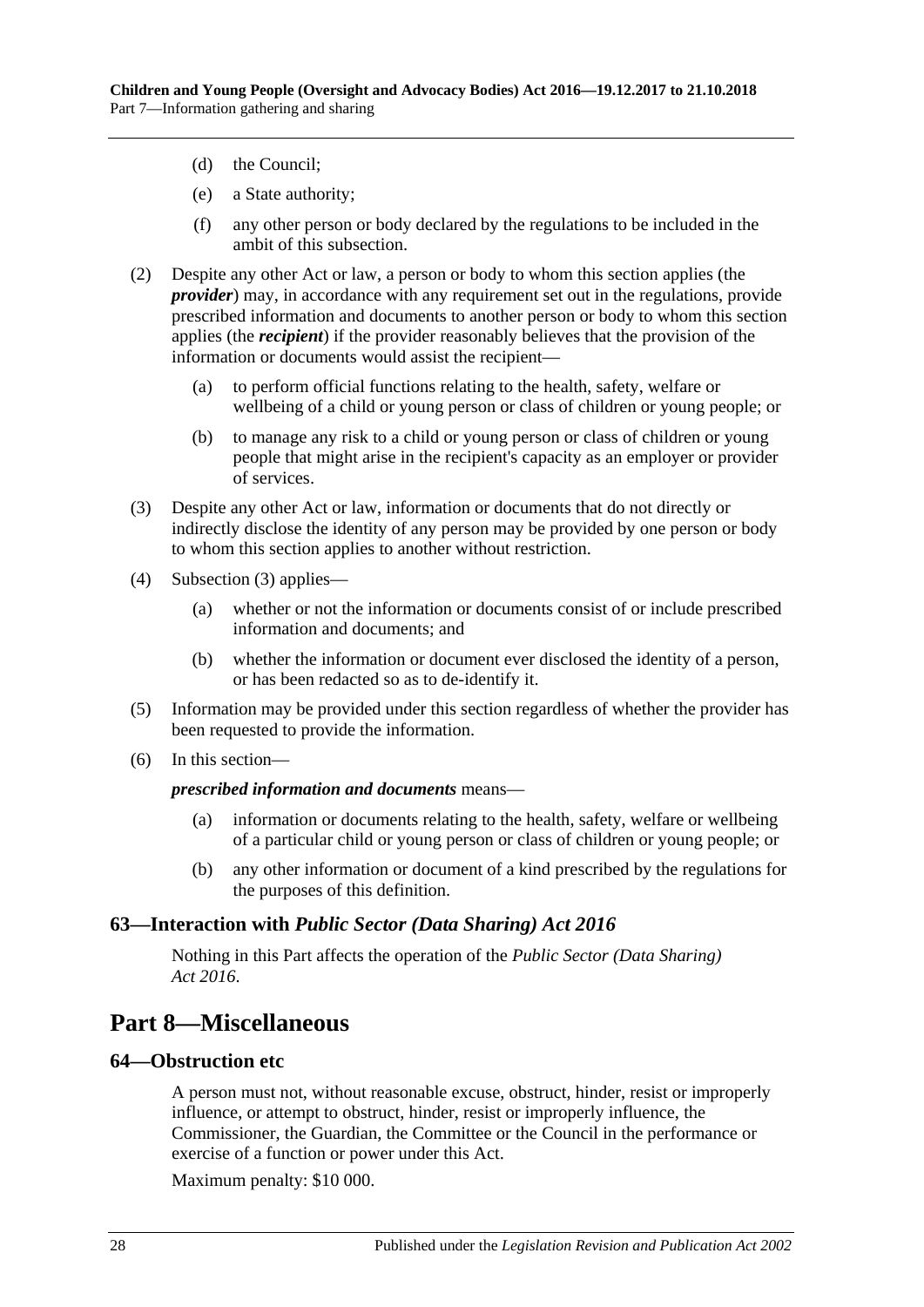#### <span id="page-28-0"></span>**65—False or misleading statements**

A person must not make a statement knowing that it is false or misleading in a material particular (whether by reason of the inclusion or omission of a particular) in information provided under this Act.

Maximum penalty: \$10 000.

## <span id="page-28-3"></span><span id="page-28-1"></span>**66—Confidentiality**

- (1) A person engaged or formerly engaged in the administration of this Act must not divulge or communicate personal information obtained (whether by that person or otherwise) in the course of official duties except—
	- (a) as required or authorised by or under this Act or any other Act or law; or
	- (b) with the consent of the person to whom the information relates; or
	- (c) in connection with the administration or enforcement of this or any other Act; or
	- (d) for the purposes of referring the matter to a law enforcement agency, or a person or agency exercising official duties under an Act relating to the care or protection of children; or
	- (e) to an agency or instrumentality of this State, the Commonwealth or another State or a Territory of the Commonwealth for the purposes of the proper performance of its functions; or
	- (f) if the disclosure is reasonably necessary for the protection of the lawful interests of that person.

Maximum penalty: \$10 000.

- (2) [Subsection](#page-28-3) (1) does not prevent disclosure of statistical or other data that could not reasonably be expected to lead to the identification of any person to whom it relates.
- (3) Information that has been disclosed under [subsection](#page-28-3) (1) for a particular purpose must not be used for any other purpose by—
	- (a) the person to whom the information was disclosed; or
	- (b) any other person who gains access to the information (whether properly or improperly and whether directly or indirectly) as a result of that disclosure.

Maximum penalty: \$10 000.

(4) The regulations may make further provision in respect of the disclosure of information obtained in the course of the administration of this Act.

## <span id="page-28-2"></span>**67—Victimisation**

- (1) A person who causes detriment to another on the ground, or substantially on the ground, that the other person or a third person has provided, or intends to provide, information under this Act commits an act of victimisation.
- (2) Causing detriment on the ground that a person—
	- (a) has made a false allegation; or
	- (b) has not acted in good faith,

does not constitute an act of victimisation.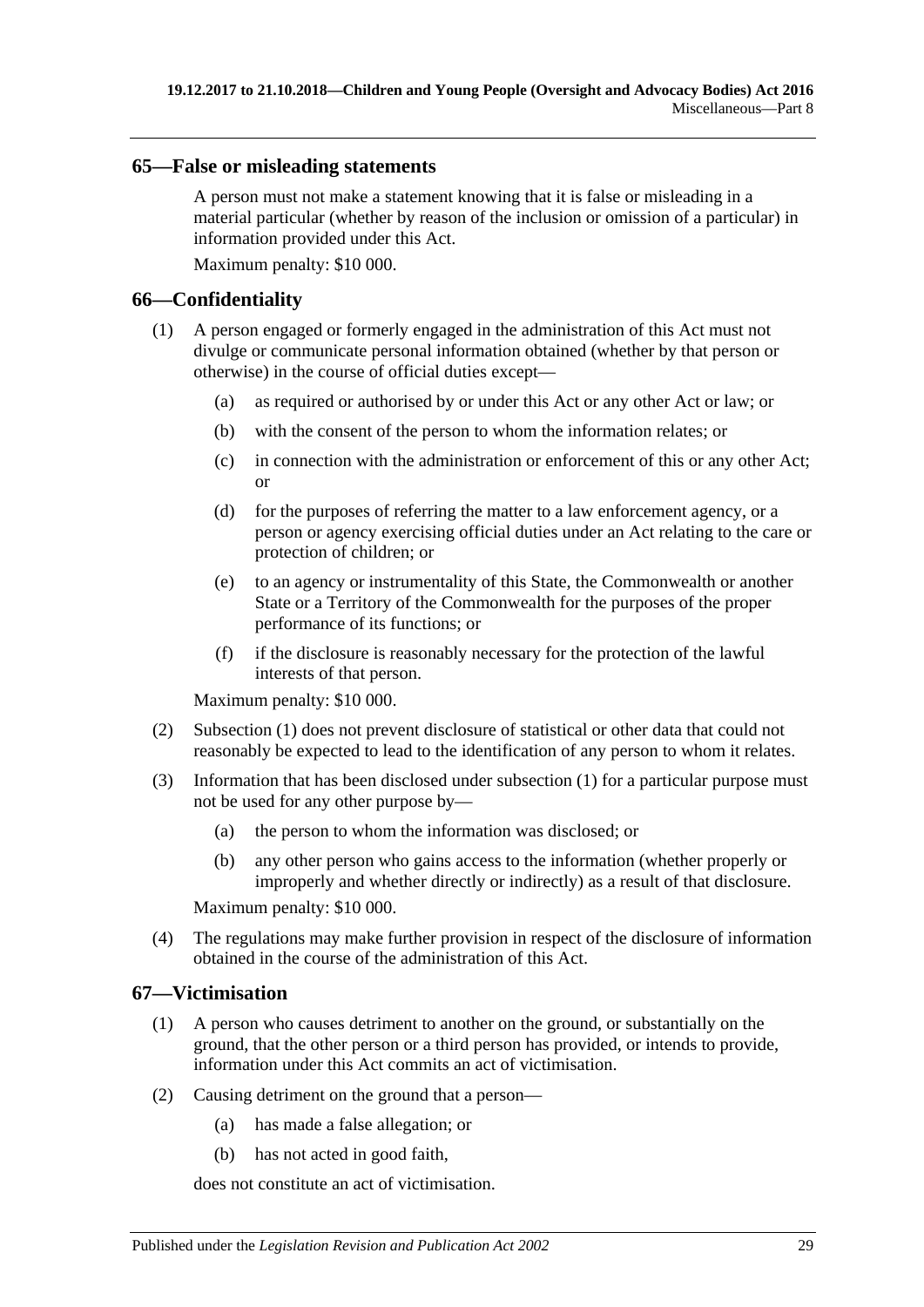- (3) An act of victimisation under this Act may be dealt with—
	- (a) as a tort; or
	- (b) as if it were an act of victimisation under the *[Equal Opportunity Act](http://www.legislation.sa.gov.au/index.aspx?action=legref&type=act&legtitle=Equal%20Opportunity%20Act%201984) 1984*,

but, if the victim commences proceedings in a court seeking a remedy in tort, the victim cannot subsequently lodge a complaint under the *[Equal Opportunity Act](http://www.legislation.sa.gov.au/index.aspx?action=legref&type=act&legtitle=Equal%20Opportunity%20Act%201984) 1984* and, conversely, if the victim lodges a complaint under that Act, the victim cannot subsequently commence proceedings in a court seeking a remedy in tort.

- (4) If a complaint alleging an act of victimisation under this Act has been lodged with the Commissioner for Equal Opportunity and the Commissioner is of the opinion that the subject matter of the complaint has already been adequately dealt with by a competent authority, the Commissioner may decline to act on the complaint or to proceed further with action on the complaint.
- (5) In proceedings against a person seeking a remedy in tort for an act of victimisation committed by an employee or agent of the person, it is a defence to prove that the person exercised all reasonable diligence to ensure that the employee or agent would not commit an act of victimisation.
- <span id="page-29-1"></span>(6) A person who personally commits an act of victimisation under this Act is guilty of an offence.

Maximum penalty: \$10 000.

- (7) Proceedings for an offence against [subsection](#page-29-1) (6) may only be commenced by a police officer or a person approved by either the Commissioner of Police or the Director of Public Prosecutions.
- (8) In this section—

*detriment* includes—

- (a) injury, damage or loss; or
- (b) intimidation or harassment; or
- (c) discrimination, disadvantage or adverse treatment in relation to a person's employment; or
- (d) threats of reprisal.

#### <span id="page-29-0"></span>**68—Protections, privileges and immunities**

- (1) No liability attaches to the Commissioner, the Guardian, a member of the Committee, a member of the Council or any other person for any act or omission in good faith in the exercise or purported exercise of powers or functions under this or any other Act.
- (2) Nothing in this Act affects the privileges, immunities or powers of the Legislative Council or House of Assembly or their committees or members.
- (3) Nothing in this Act affects any rule or principle of law relating to—
	- (a) legal professional privilege; or
	- (b) "without prejudice" privilege; or
	- (c) public interest immunity.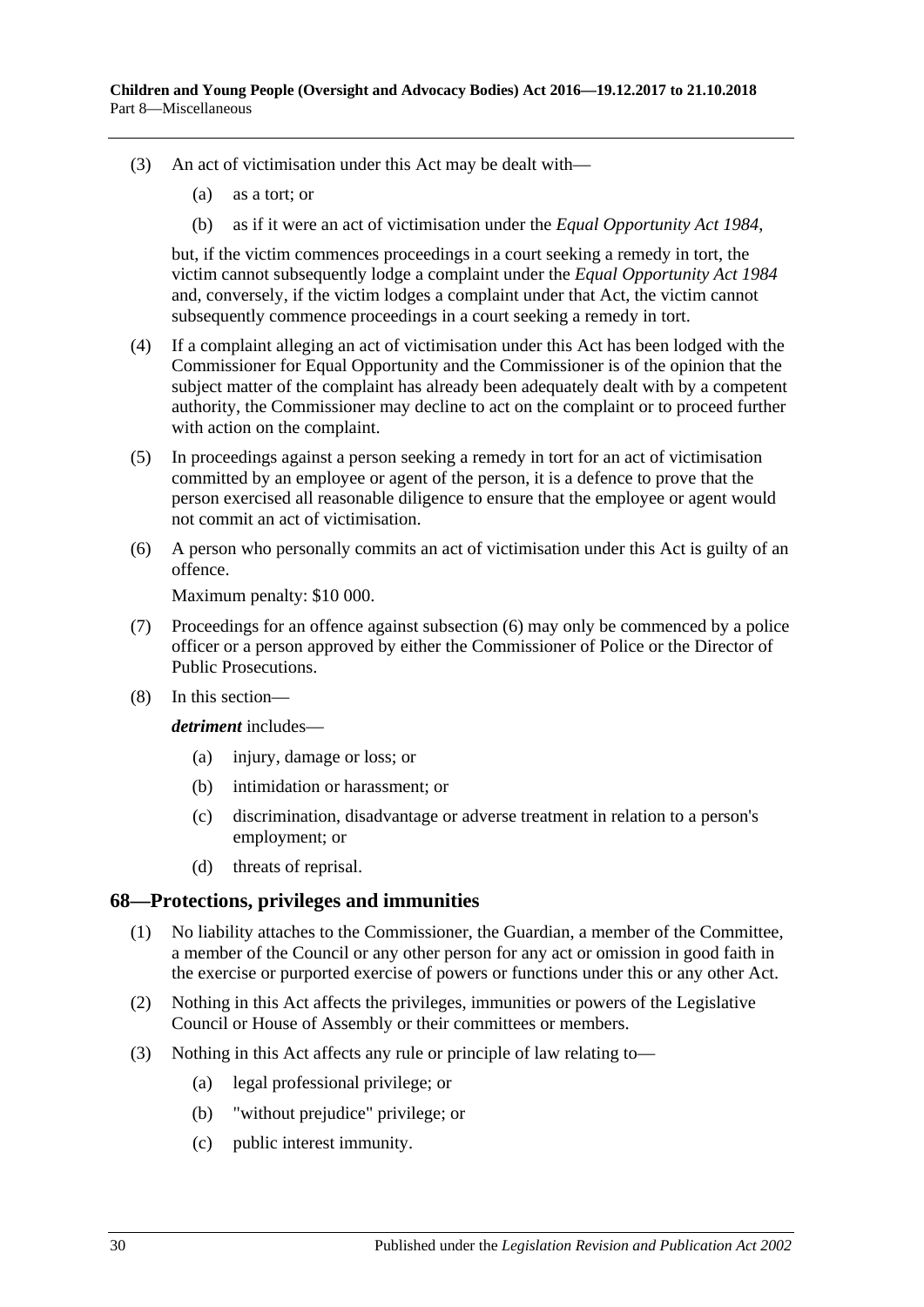- (4) A person is excused from answering a question or producing a document or other material in connection with an inquiry if the person could not be compelled to answer the question or produce the document or material in proceedings in the Supreme Court.
- (5) The Commissioner has, in connection with an inquiry under [section](#page-7-3) 15, the same protection, privileges and immunities as a Judge of the Supreme Court.
- (6) A person who provides information or a document to an inquiry under this Act has the same protection, privileges and immunities as a witness in proceedings before the Supreme Court.
- (7) A legal practitioner who represents a person in connection with an inquiry under this Act has the same protection, privileges, immunities and obligations as counsel involved in proceedings before the Supreme Court.
- (8) A person who does anything in accordance with this Act, or as required or authorised by or under this Act, cannot by so doing be held to have breached any code of professional etiquette or ethics, or to have departed from any acceptable form of professional conduct.

## <span id="page-30-2"></span><span id="page-30-0"></span>**69—Service**

- (1) Subject to this Act, a notice or document required or authorised to be given to a person for the purposes of this Act may—
	- (a) be given to the person personally; or
	- (b) be posted in an envelope addressed to the person at the person's last known residential, business or (in the case of a corporation) registered address; or
	- (c) be left for the person at the person's last known residential, business or (in the case of a corporation) registered address with someone apparently over the age of 16 years; or
	- (d) be transmitted by fax or email to a fax number or email address provided by the person (in which case the notice or document will be taken to have been given or served at the time of transmission).
- (2) Without limiting the effect of [subsection](#page-30-2) (1), a notice or other document required or authorised to be given or sent to, or served on, a person for the purposes of this Act may, if the person is a company or registered body within the meaning of the *Corporations Act 2001* of the Commonwealth, be served on the person in accordance with that Act.

## <span id="page-30-3"></span><span id="page-30-1"></span>**70—Review of Act**

- (1) The Minister must cause a review of the operation of this Act to be conducted and a report on the review to be prepared and submitted to the Minister.
- (2) The review and the report must be completed before the third anniversary of the commencement of this Act.
- (3) The Minister must cause a copy of the report submitted under [subsection](#page-30-3) (1) to be laid before both Houses of Parliament within 6 sitting days after receiving the report.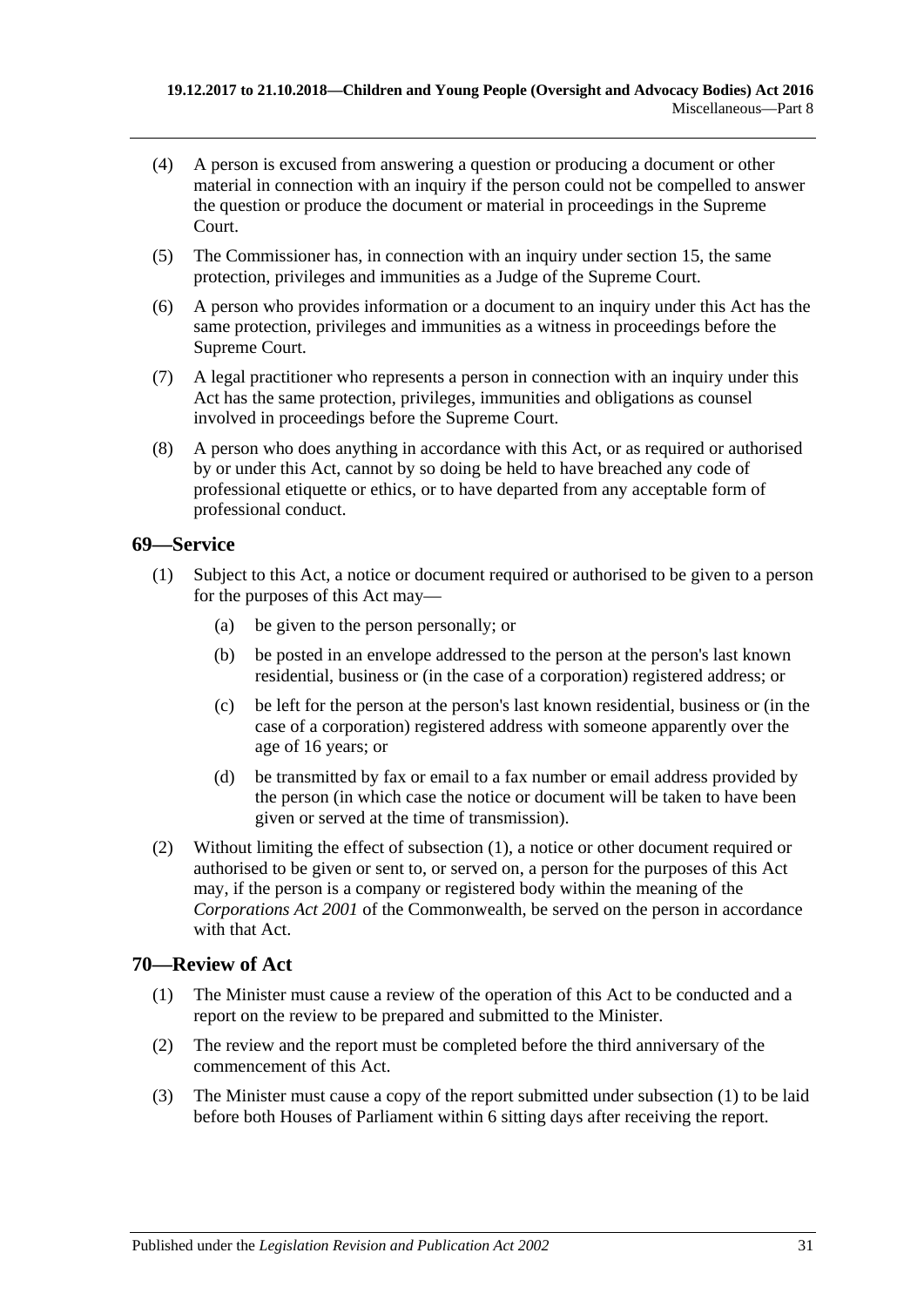## <span id="page-31-3"></span><span id="page-31-0"></span>**71—Regulations**

- (1) The Governor may make such regulations as are contemplated by, or necessary or expedient for the purposes of, this Act.
- (2) Without limiting the generality of [subsection](#page-31-3) (1), the regulations may provide for—
	- (a) the exemption of a person, or a class of persons, from the operation of a specified provision or provisions of this Act; and
	- (b) fees in respect of any matter under this Act and their payment, recovery or waiver; and
	- (c) fines, not exceeding \$10 000, for offences against the regulations; and
	- (d) facilitation of proof of the commission of offences against the regulations.
- (3) The regulations may—
	- (a) be of general or limited application; and
	- (b) make different provision according to the matters or circumstances to which they are expressed to apply; and
	- (c) make provisions of a saving or transitional nature; and
	- (d) provide that a matter or thing in respect of which regulations may be made is to be determined according to the discretion of a specified person or body; and
	- (e) apply or incorporate, wholly or partially and with or without modification, a code, standard, policy or other document prepared or published by the Minister or another specified person or body.
- (4) If a code, standard or other document is referred to or incorporated in the regulations—
	- (a) a copy of the code, standard or other document must be kept available for public inspection, without charge and during ordinary office hours, at an office or offices specified in the regulations; and
	- (b) evidence of the contents of the code, standard or other document may be given in any legal proceedings by production of a document apparently certified by the Minister to be a true copy of the code, standard or other document.

# <span id="page-31-1"></span>**Schedule 1—Transitional provisions**

## **Part 6—Transitional provisions**

## <span id="page-31-2"></span>**12—Guardian for Children and Young People**

- (1) The person who, immediately before the commencement of clause 2 of this Schedule, was the Guardian for Children and Young Persons under the *[Children's Protection](http://www.legislation.sa.gov.au/index.aspx?action=legref&type=act&legtitle=Childrens%20Protection%20Act%201993)  Act [1993](http://www.legislation.sa.gov.au/index.aspx?action=legref&type=act&legtitle=Childrens%20Protection%20Act%201993)* will continue as the Guardian for Children and Young People as if he or she were appointed under [Part](#page-10-4) 3 of this Act.
- (2) The appointment will be taken to be subject to any terms, conditions or limitations applicable to the Guardian for Children and Young Persons immediately before the commencement of clause 2 of this Schedule.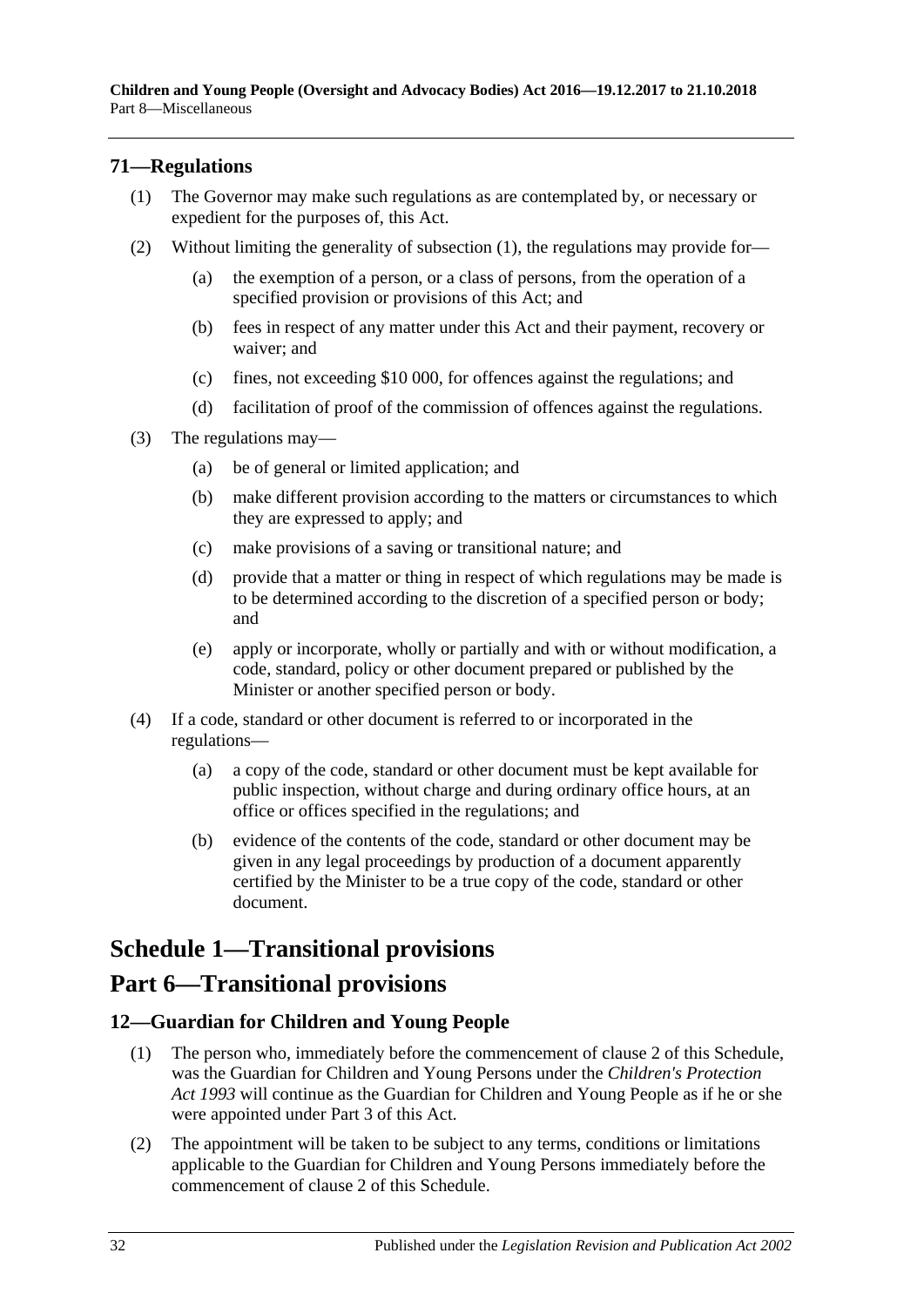# <span id="page-32-0"></span>**Legislative history**

## **Notes**

- Amendments of this version that are uncommenced are not incorporated into the text.
- For further information relating to the Act and subordinate legislation made under the Act see the Index of South Australian Statutes or www.legislation.sa.gov.au.

## **Legislation amended by principal Act**

The *Children and Young People (Oversight and Advocacy Bodies) Act 2016* amended the following:

*Children's Protection Act 1993 Freedom of Information Act 1991 Health and Community Services Complaints Act 2004 Ombudsman Act 1972*

## **Principal Act and amendments**

New entries appear in bold.

| Year No |    | Title                                                                                                            | Assent     | Commencement                                                                                                                                                                      |
|---------|----|------------------------------------------------------------------------------------------------------------------|------------|-----------------------------------------------------------------------------------------------------------------------------------------------------------------------------------|
| 2016    | 48 | Children and Young People<br>(Oversight and Advocacy Bodies)<br>Act 2016                                         | 27.10.2016 | 10.11.2016 (Gazette 10.11.2016 p4391)<br>except ss 4, 5, Pt 2 Divs $2 & 3$ , Pts $3 - 7$ ,<br>ss 64, 65, 67, 69, 70 $\&$<br>Sch 1-18.12.2017 (Gazette 5.12.2017<br><i>p4840</i> ) |
| 2017    | 64 | <b>Children's Protection Law Reform</b><br>(Transitional Arrangements and<br><b>Related Amendments) Act 2017</b> | 12.12.2017 | Pt 3 (ss 18 to 21) & Pt 9<br>$(s 46)$ -19.12.2017; Pt 9 (ss 47,<br>48)-22.10.2018 (Gazette 19.12.2017<br><i>p5119</i> )                                                           |

## **Provisions amended**

New entries appear in bold.

| Provision        | How varied                                                            | Commencement                |
|------------------|-----------------------------------------------------------------------|-----------------------------|
| Pt1              |                                                                       |                             |
| s <sub>2</sub>   | omitted under Legislation Revision and<br><b>Publication Act 2002</b> | 19.12.2017                  |
| Pt2              |                                                                       |                             |
| s <sub>13A</sub> | inserted by 64/2017 s 46                                              | 19.12.2017                  |
| Pt <sub>3</sub>  |                                                                       |                             |
| s <sub>26</sub>  |                                                                       |                             |
| $s\,26(1)$       | amended by $64/2017$ s $47(1)$ — $(4)$                                | 22.10.2018—not incorporated |
| $s \, 26(2)$     | amended by $64/2017$ s $47(5)$                                        | 22.10.2018—not incorporated |
| $s \; 26(4)$     |                                                                       |                             |